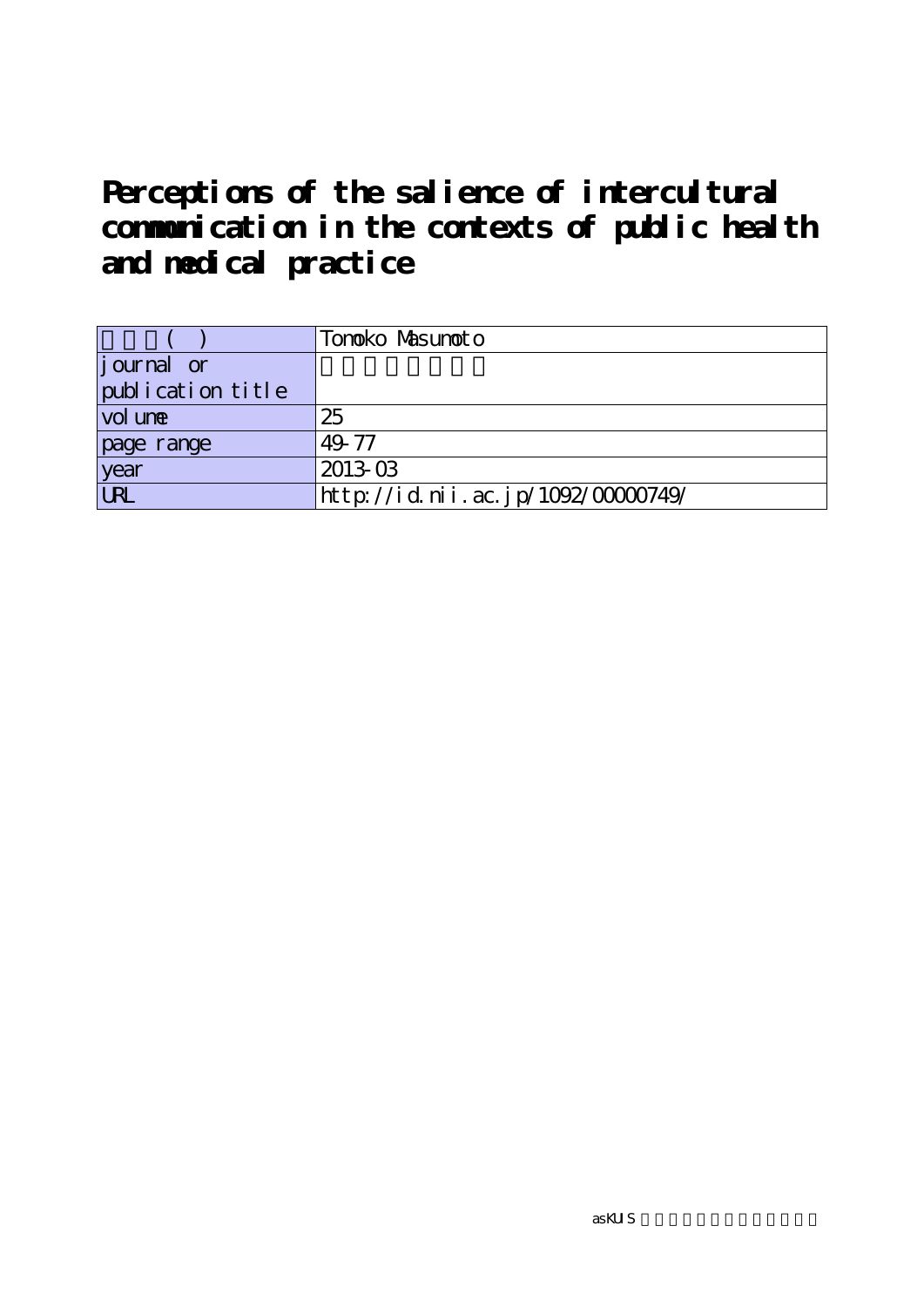Tomoko Masumoto

### **Abstract**

This study investigates the significance of intercultural communication in the field of health care as described by medical doctors and medical school professors at a U.S. teaching hospital and university; practitioners in public health; and communication scholars and researchers who specialize in health communication. A Thematic Narrative Analysis of 19 extensive interviews identifies six topics that reveal similarities and differences reported by professionals across the disciplines: (1) semantic differences in the use of "communication;" (2) different conceptualizations of "culture;" (3) the importance of listening and showing respect; (4) differences in time perspectives and sensitivity to "historical trauma;" (5) culturally appropriate research methods; (6) teamwork across disciplines and cultures. Differences appear in semantics, emphasis, cultural self-awareness, and the value of empirical data and theory.

This research is funded by a Sano Gakuen research grant and by a Fulbright scholarship in 2009-2010.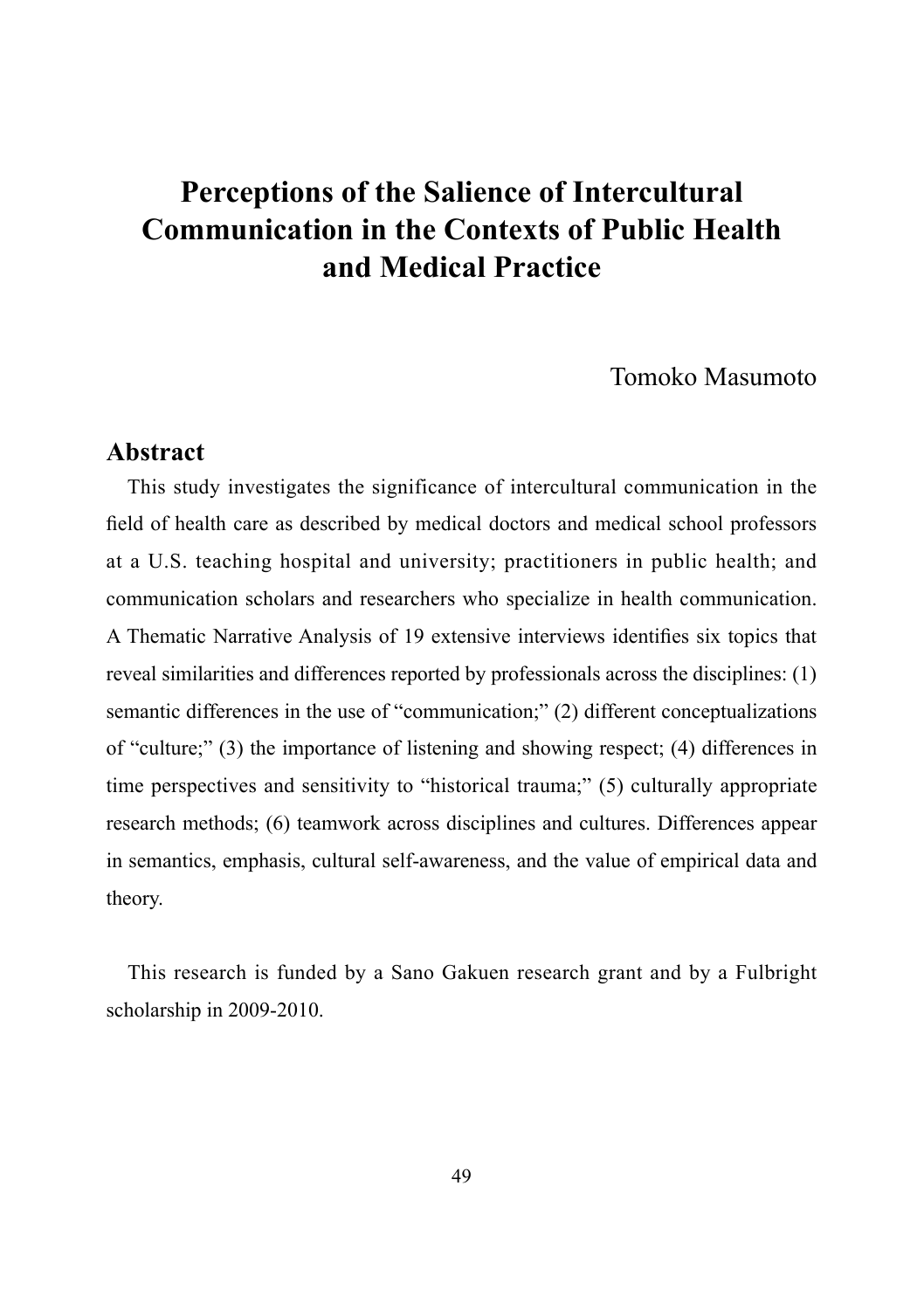The Journal of Kanda University of International Studies Vol. 25(2013)

## **1. Introduction**

During the past 30 years, collaboration between communication scholars and professionals in the disciplines of medical practice, health education, and public health programs has greatly increased, leading to the new field of "Health Communication," a specialization that spans a wide range from doctor-patient interaction, to mass media public health campaigns. However, at present no interview-based research has been reported on how health practitioners experience and apply their understanding of intercultural communication in their daily work.

The purpose of the present study is two-fold: (1) to identify the salience of intercultural communication as identified by professionals in the fields of public health, medicine, and health communication; and (2) to share the insights gained from the experience of seasoned professionals with future health professionals and health communication scholars and researchers. Through interviews with communication researchers and health professionals the present research asks: (1) how do practitioners and researchers at the intersection of public health and communication perceive the role and significance of communication/intercultural communication? (2) how is the field of intercultural communication applied in the area of health? (3) what are perceived to be the most important applications of communication/intercultural communication in the practice of health professionals? An understanding of the relationships across their professional concerns and fields may lead to effective cooperation between intercultural communication researchers and health professionals in the rapidly expanding field of health communication.

## **2. Overview of the field of health communication**

As health-related issues are a central concern of all human beings, communication about health and wellbeing is also a part of everyday life. Although the study of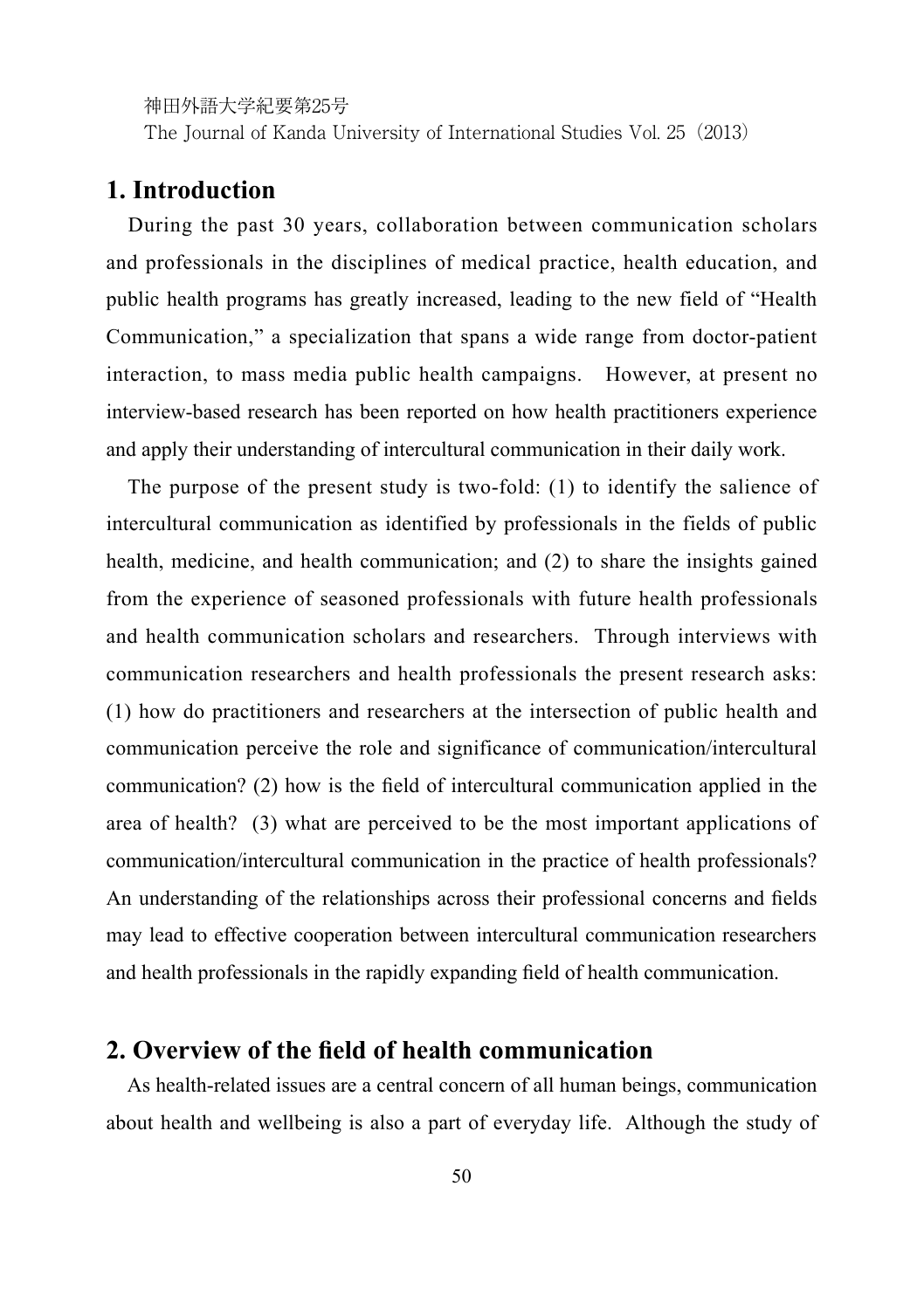communication has been an academic field for more than century, the first organized professional health communication specialization did not appear until the late 1960s (du Pré, 2010). Academic programs emerged only in the past 30 years (Rogers,  $1996$ <sup>1</sup>. Within the field of healthcare, the first major conference on assessing communication competence in doctor-patient interactions occurred in 1999 resulting in the landmark *"Kalamazoo Report: Essential Elements of Communication in Medical Encounters"* (Makoul, 2001).

Health communication may be defined as the study, or impact, of the communication process on health and health care delivery (Oetzel, 2009). The early subjects of health communication research focused on communication campaigns for promoting health and behavior change. Adapted from social marketing, audience segmentation was used to identify effective health communication strategies. Research on entertainment-education (EE) strategies also demonstrated positive effects in changing behavior, especially for preventing HIV/AIDS and other epidemics in developing countries (Rogers, 1996). During the past 30 years, public health shifted its focus from treating infectious diseases to preventing chronic diseases.

Clift and Vicki (1995) stated that the definition of health communication had been limited to mass mediated campaigns but they argued that its scope should be broadened to encompass all of health promotion which influences an individual's decisions, or antecedent social and cultural conditions, or public policy to change the environment supportive of healthier behaviors. Some researchers consider the role of communication in health education to include all communication.

Kreps and Maibach (2008) list six major areas for health communication research:

<sup>&</sup>lt;sup>1</sup> The International Communication Association founded a Health Communication Division in 1975; the National Communication Association began a Health Communication division in 1985.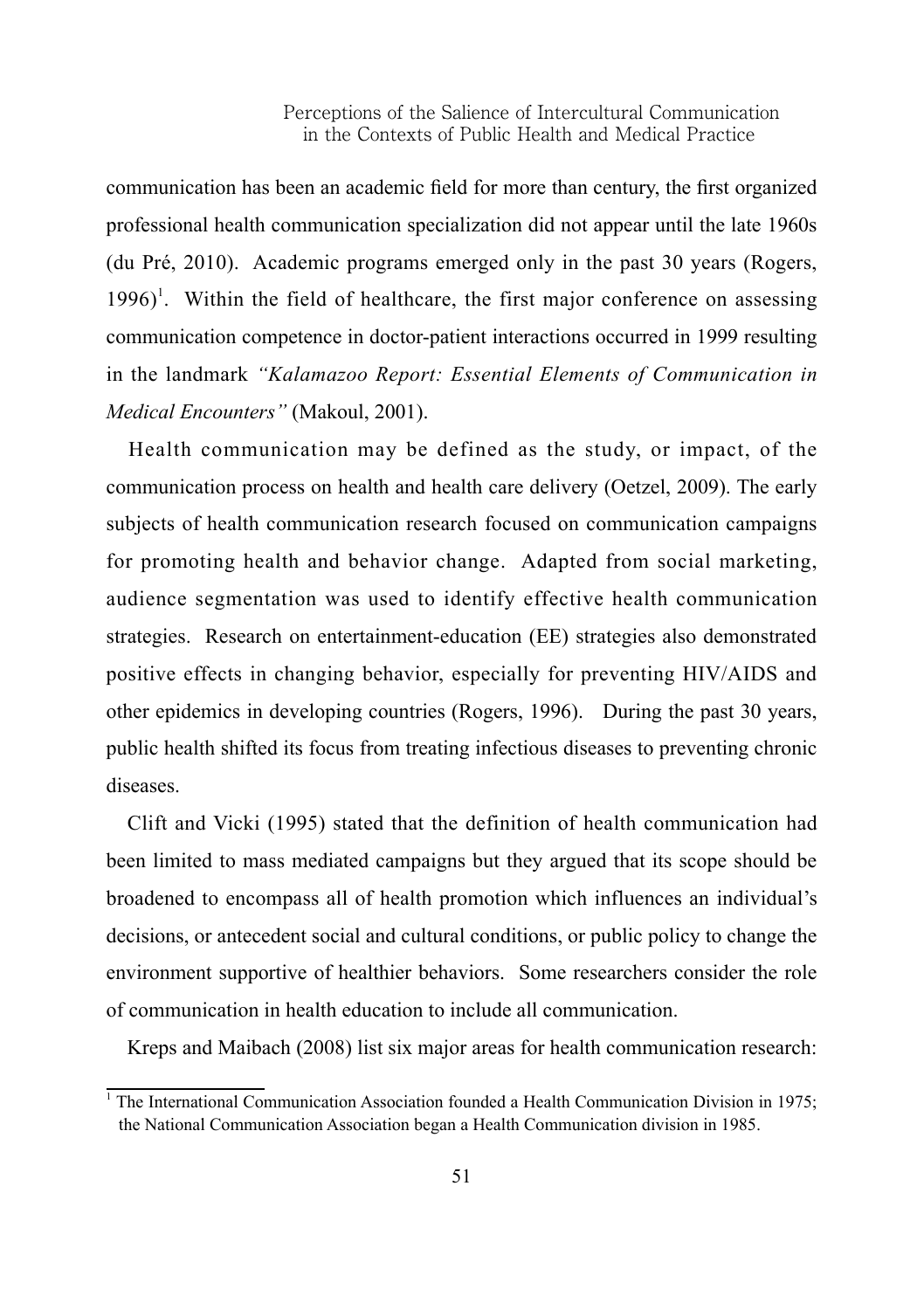The Journal of Kanda University of International Studies Vol. 25(2013)

(1) health care consumer-provider interactions; (2) social support; (3) health campaigns; (4) information technologies for health education, risk prevention, and health behavior change; (5) communication practices for health care systems; (6) the impact of media and media use on health. Most of the areas are strongly connected to public health. In public health the importance of communication research has become more significant and theories of communication such as diffusion of innovation, persuasion, and social construct theories are often used to implement health campaigns and change behavior.

Provider-patient interaction continues to be a predominant area of research but the emphasis on the relationship between communication and health care delivery has broadened (Beck, et al., 2004; Thompson, 2003). In the past, health care providers often were taught to focus only on medical issues; today, communication skill development receives more attention. As the interpersonal interaction between the provider and the patient influences the entire process of health care delivery and health itself, the importance of communication skills in the interactions will continue to receive further attention.

## **3. Recognizing the significance of Intercultural dimensions of health care**

Because culture is a system that influences our values, perceptions, communication and behavior, intercultural issues are deeply involved in all three areas of medical practice, public health, and health communication. In the area of public health, cultural concerns have been always central though, historically, the cultural focus was on developing culturally effective health campaigns, especially through the mass media, in order to change negative behaviors. For example, in some cultures, it was noted, interface communication is a more effective way to prevent disease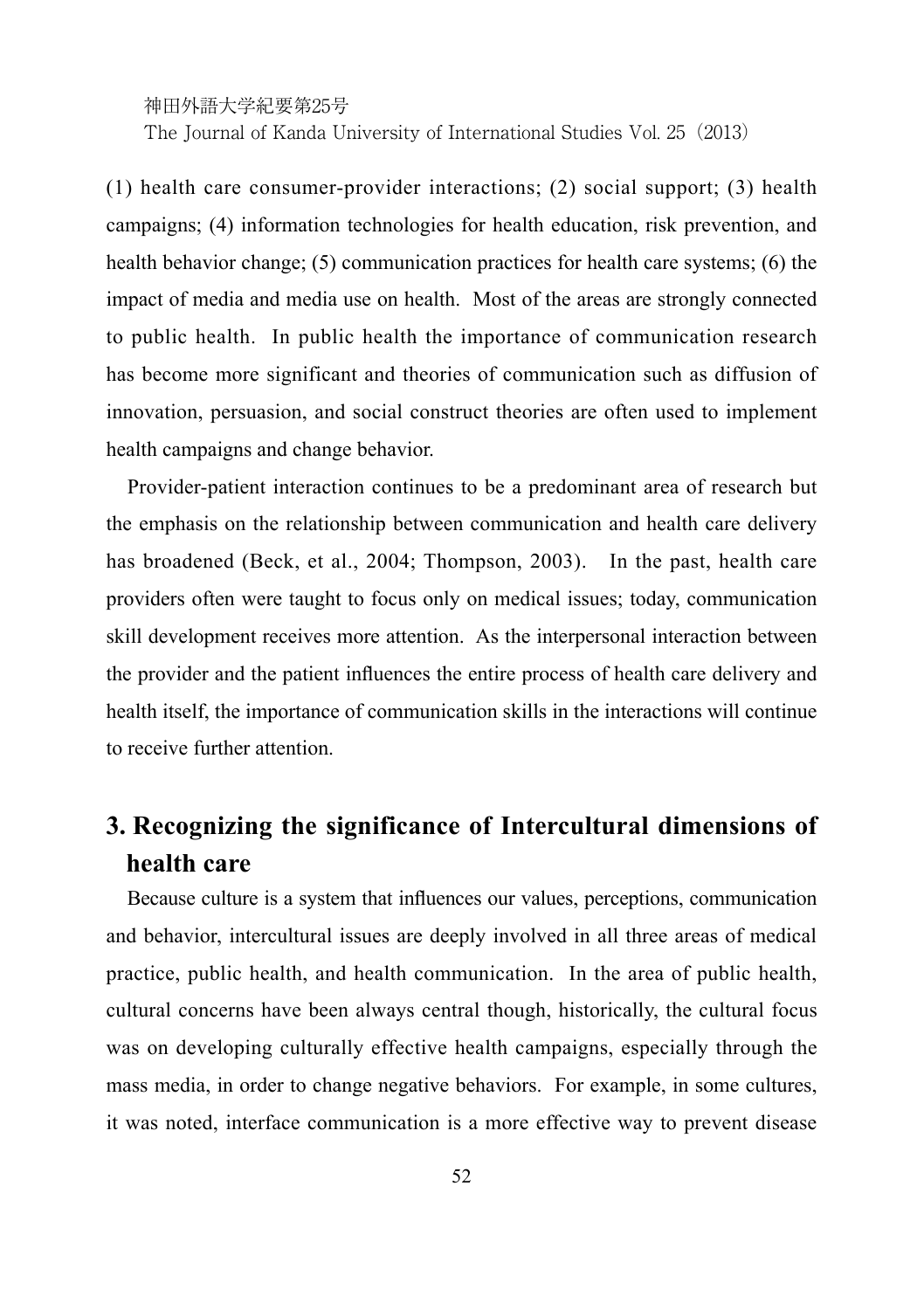than through the use of mass media. This line of research, however, often failed to pay attention to culture in a deeper and pervasive sense (Airhihenbuwa, 1995). Moreover, culture was often considered as the "object" of study as it was in anthropology during the colonial era. Disease prevention programs such as HIV/ AIDS or Ebola prevention, or "family planning" campaigns, were conducted in "developing" countries by those who came from "developed" countries. There were assumptions that those who need to change their behaviors are those from traditional cultures. The rise of critical postcolonial approaches has challenged the Western model in which development equals modernization and with the presumption of the superiority of West contrasted with the problems of "underdevelopment." From that perspective cultures in "developing countries" which do not fit a prevention programs design based on the Western model need to be changed (Airhihenbuwa, 1995, Dutta & de Souza, 2008, Jones & Jenkins, 2008).

In medical school education there was relatively little consideration of "culture," as the priority was placed on treating physical conditions. In early years of health communication studies, doctor-patient communication received attention, as reviewed in the Kalamazoo II Report (Duffy et al., 2004) but the "cultural" emphasis was centered on the patient's cultural background and not on intercultural communication between doctor and patient. Today it is recognized that not only do doctors and patients often have different cultural backgrounds such in ethnicity, language, age, class, region, religion, and gender but some doctors now recognize they come also from a professional medical school culture, very different from their patients.

Medical schools have come to appreciate the significance of cultural and intercultural issues in health care, but medical schools have been slow to revise curricula, in part because it is difficult to demonstrate the efficacy of increased attention to culture.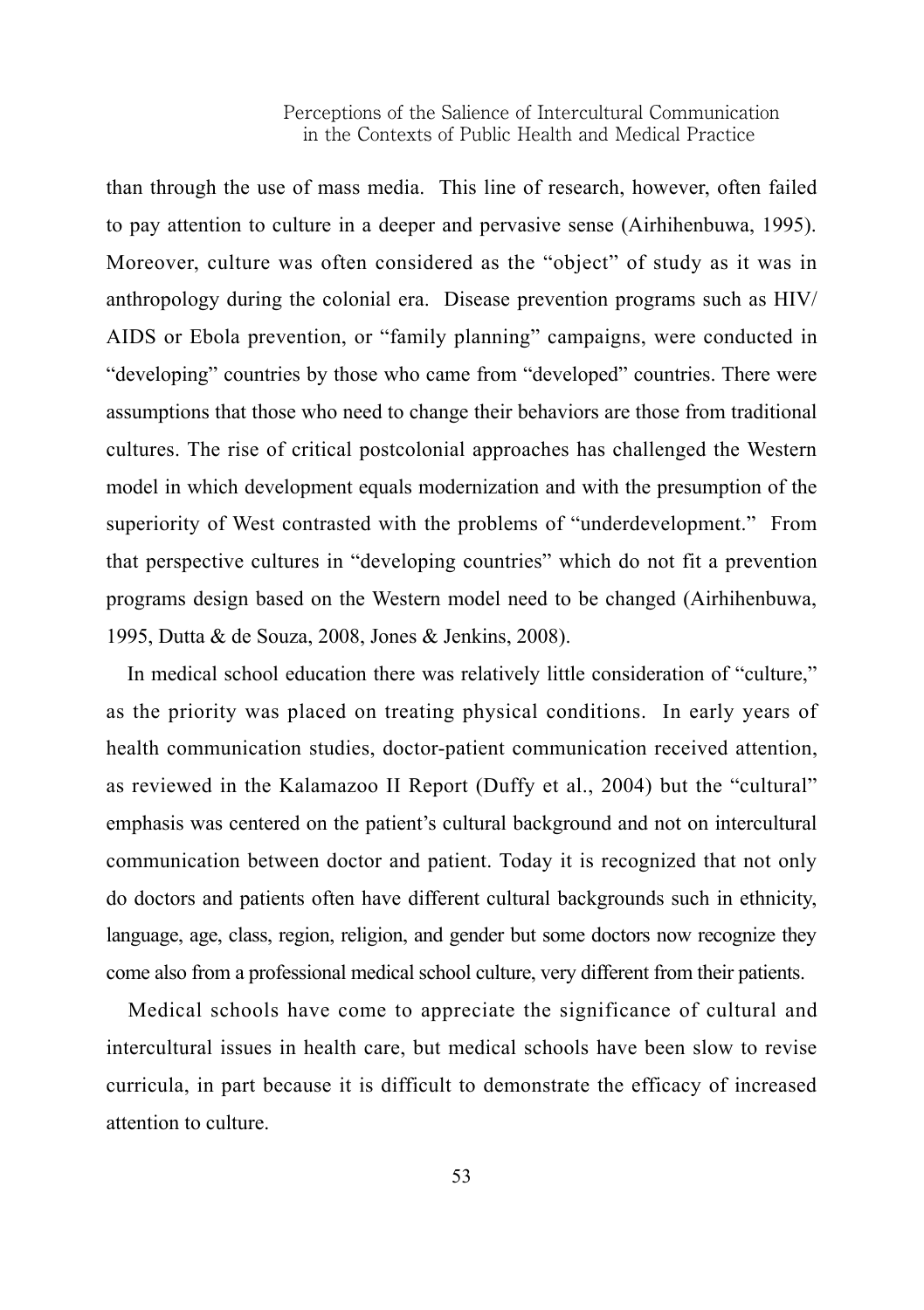The Journal of Kanda University of International Studies Vol. 25(2013)

## **4. The Present Study**

The primary method of research for this study was through face-to-face interviews of 19 professionals in the fields of public health, medicine, and health communication. Interviews were conducted over a period of 8 months, from November, 2009, through July, 2010. All professionals work in or with the Medical School at a major public university in the southwestern United States. The university hospital and medical facilities serve a wide range of diverse communities, many in rural areas, including Native Americans and speakers of languages other than English. The Medical School boasts a history of innovation in preparing medical doctors, and the affiliated public health program emphasizes community based participatory research  $(CBPR)^2$ , to a greater extent than in conventional mass media campaigns.

The purpose of the interviews was to obtain detailed descriptions of incidents and experiences by professionals in health-related fields in which aspects of communication, culture, and intercultural communication were considered. A pre-interview survey was conducted to identify background information about the participants and to receive their consent to be interviewed. Oral interviews of approximately one hour each were conducted, supplemented in some cases by telephone and e-mail messages. Interviews were semi-structured and designed to acquire participants' narratives about their experiences (Appendix I). The interviews were recorded and transcribed.

Data were analyzed and interpreted to identify recurrent concepts and thematic patterns regarding the significance of communication and intercultural communication in context of health. The data in this initial study are too small for

<sup>2</sup> W.K. Kellogg Foundation's Community Health Scholars Program defined *community-based participatory research* as "a collaborative approach to research that equitably involves all partners in the research process and recognizes the unique strengths that each brings." (Minkler & Wallerstein, 2008, p6.)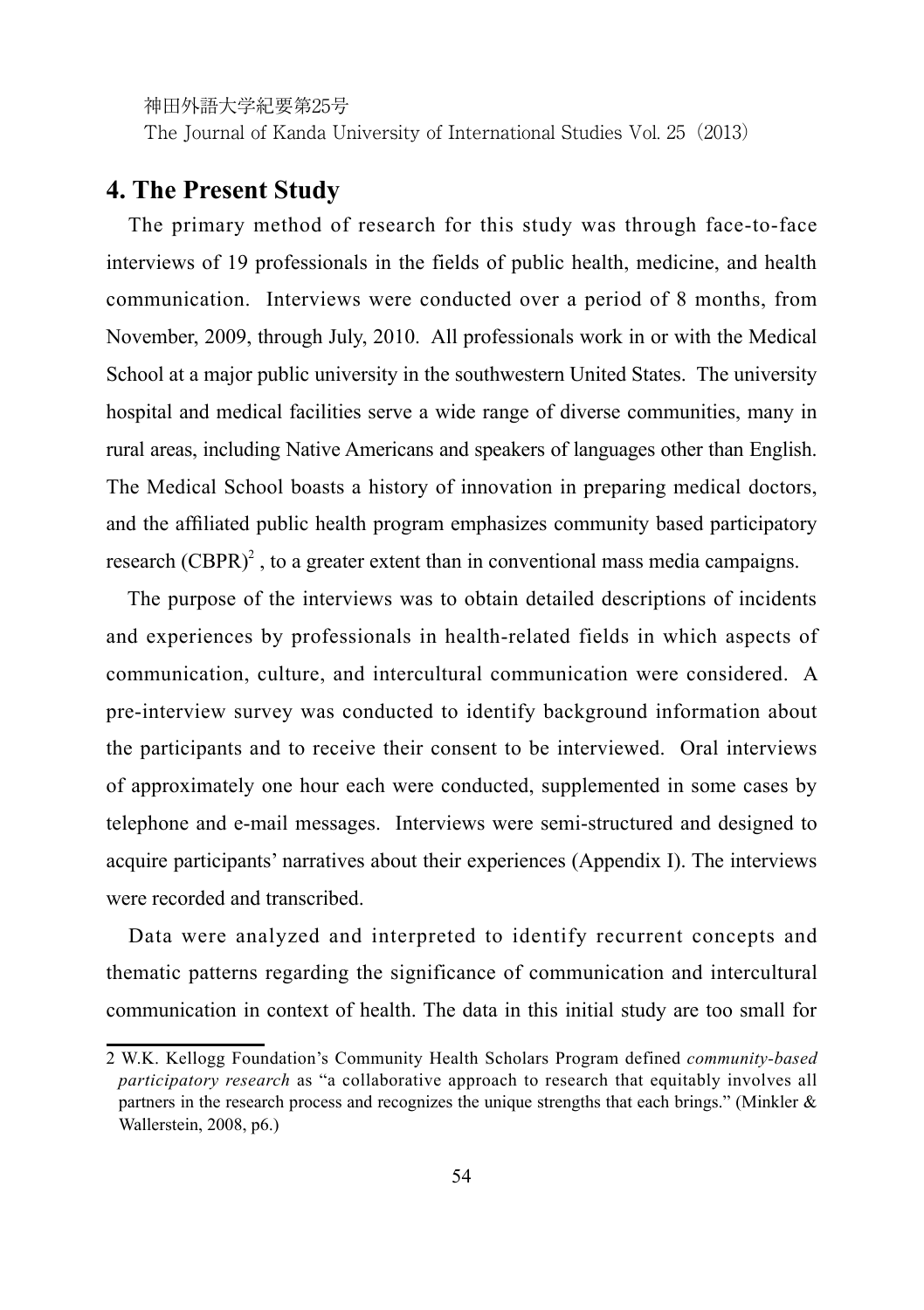statistical comparisons, but they form the basis to identify topics for future studies with a larger data base.

The interviews consisted of explaining the purpose of the study, the researcher's position, receiving written consent for the interview to be recorded and then asking open-ended questions that invited stories that recalled professional experiences and personal reflections on the informants' professional work. Eliciting stories and reflections on those stories was thought to be the most effective approach, for it is through narratives that human beings make sense of the world and learn and transmit their culture (Bruner, 1990).

The persons interviewed (A detailed description of the background of those interviewed appears in Appendix II.) include:

- (A) Medical school practitioners and faculty (MED): 7 persons, two who also had a degree in or completed several courses in communication.
- (B) Public health faculty and/or researchers (PH): 7 persons, all of whom have degrees in Public health; 5 also have M.A. or Ph.D. degrees in Communication. All conduct health related research – working with culturally diverse communities – and teach at the university.
- (C) Intercultural communication specialists (COM): 5 persons, of whom 3 are health related researchers and/or work and teach in the medical school.

## **5. Recurrent themes identified from the interviews**

A thematic narrative analysis (TNA) identified six themes: 1. different perceptions of "communication" across disciplines; 2. different perceptions of "culture" across disciplines; 3. the importance of listening and showing respect; 4. time perspectives and "historical trauma;" 5. culturally appropriate research methods; 6. teamwork across disciplines and cultures.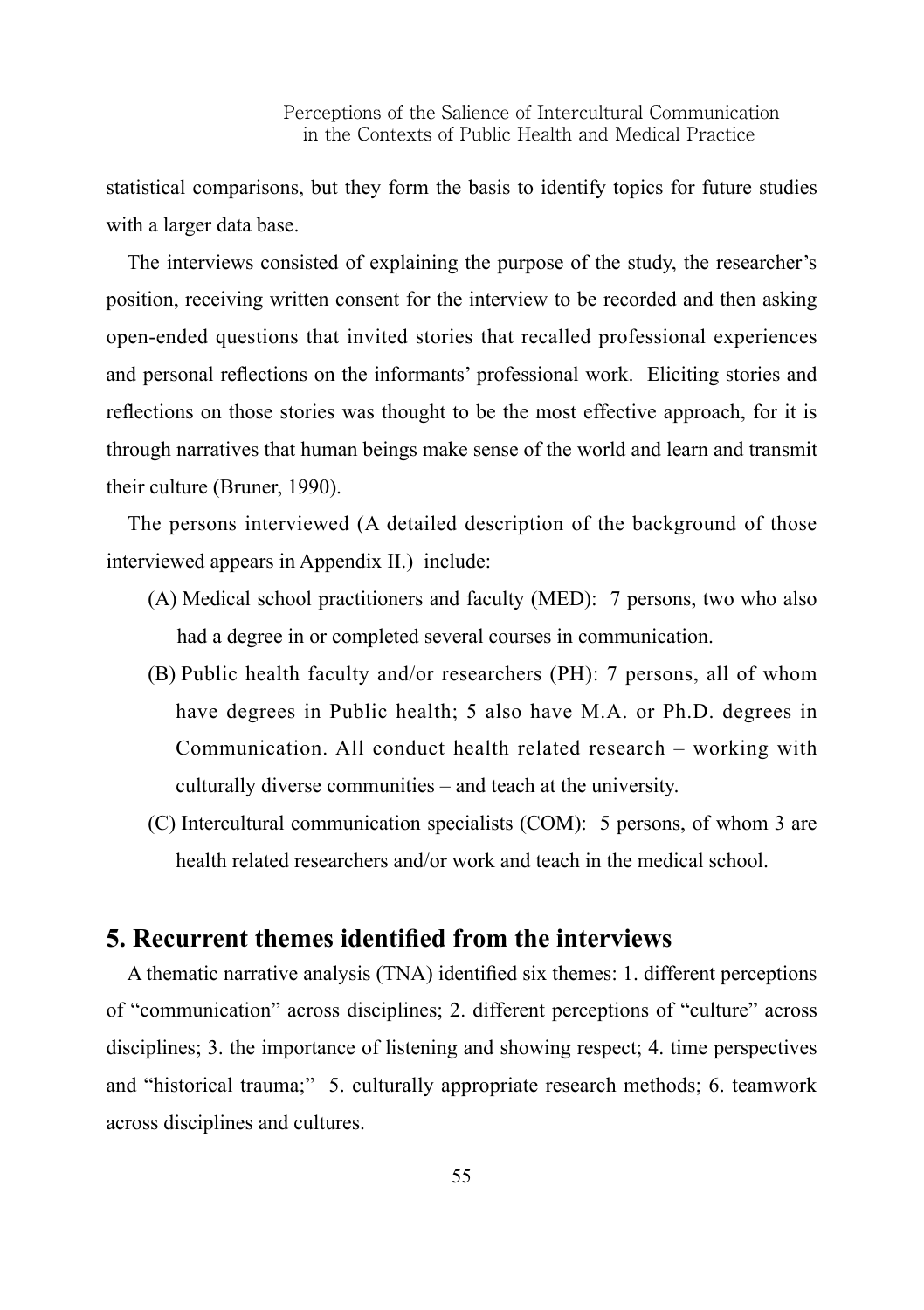The Journal of Kanda University of International Studies Vol. 25(2013)

#### **5-1. Differing perceptions of "communication"**

The meaning of "communication" often differs among those in medical practice, in public health, and for communication researchers and professors. Those who practice medicine primarily speak about provider-patient communication, the application with the longest history in health communication.

The medical school education requires no "communication course" per se, but communication receives more attention in the curriculum than in the past. In the medical school communication has mostly been included as part of the skills of "interviewing." Noting that those interview skills cannot be learned just through lectures, a medical doctor indicated that the best way to learn is through role playing with classmates, using "standardized patients" (SP), and observing actual interactions. Several courses integrate important aspects of communication, including the "Foundations of Clinical Practice" course that focuses on doctorpatient communication in clinical settings. First year medical school students start practicing doctor-patient communication with their classmates, and then interact with actors who take the role of SPs in scenarios of the kind a medical doctor may encounter. The students need to obtain medical information from the patients, and at the same time they need to build a relationship with the patients. The SPs and the faculty observe their interactions in a monitor room and then give feedback that includes noting if the students show empathy and sensitivity in addition to covering important medical procedures. After several training sessions and internships, students who fail to show communication skills, especially displaying empathy, are required to attend an additional intensive workshop. All students also observe their teachers' interaction with patients at a clinic, and they actually practice on their own under the supervision of their teachers.

An emphasis on doctor-patient communication has been a focus for the past ten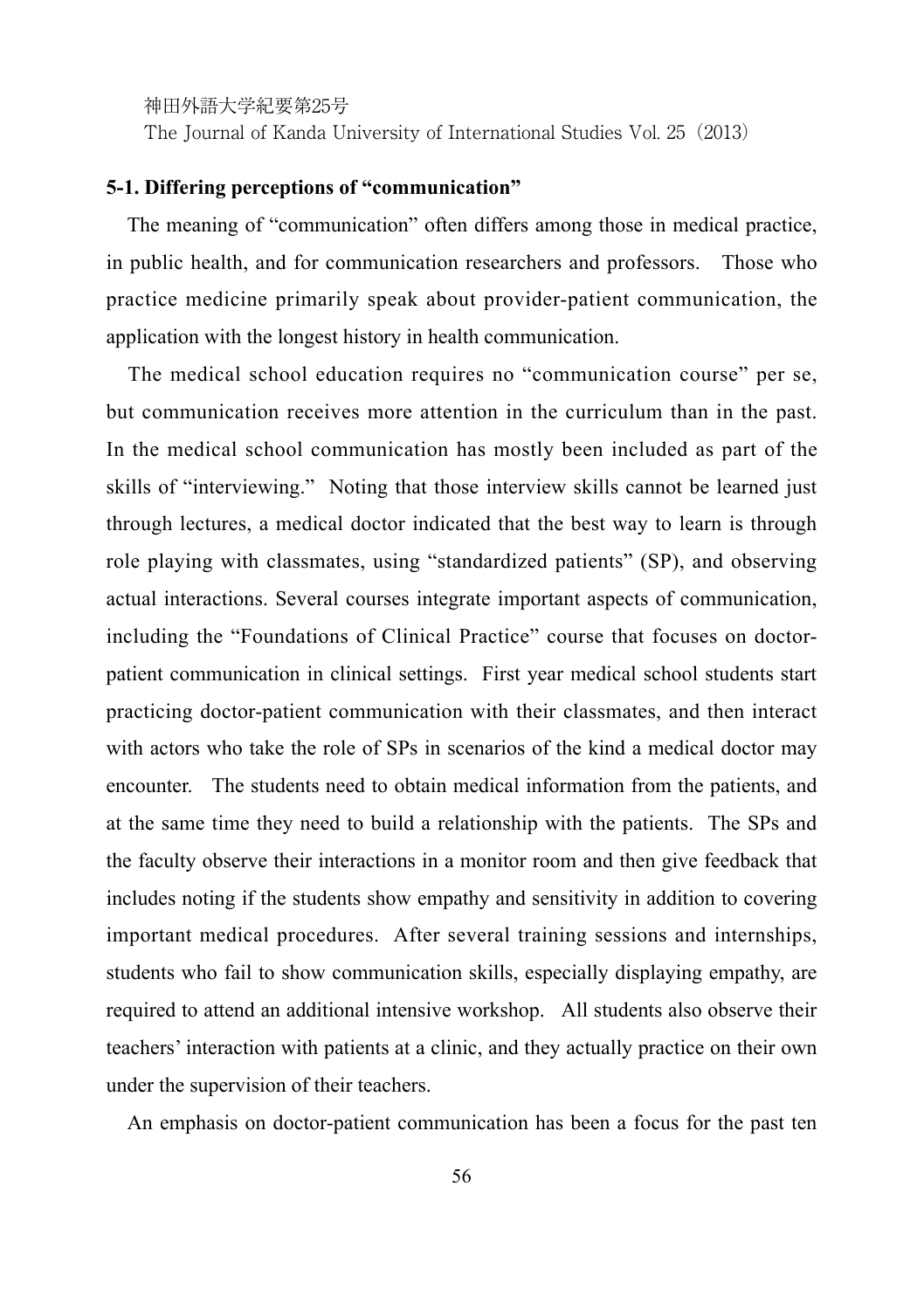years. A communication professor who teaches communication and intercultural communication to medical doctors and medical students pointed out the changes.

[Speaking to medical school faculty] 10-15 years ago it was very, very challenging because I'm not a physician. So they asked me why I had any expertise to talk about [communication and intercultural communication in a medical context]. But since then my sense is that physicians appreciate the importance of communication in some contexts, and when that happens they are eager to listen to you. But otherwise it is very, very challenging . . . you want to spread the word about the importance of culture and health . . .[but] it's still quite challenging. (COM)

While the medical school stresses the instrumental uses of communication, for task achievement, those from the field of communication regard the term much more broadly, with an emphasis on relationship building and maintaining. A communication professor who coordinates training programs for medical students said, "communication is all about relationships." The "relationship" theme often emerges as a part of other topics, as will be noted.

For those in public health, "communication" has been most often identified with mass media used in health campaigns, but the emphasis on CBPR and long-term sustainability, the relationships formed to develop the health campaigns, and also the sustainability of those relationships is very important. This will be more apparent in several of the themes below. Although communication is recognized differently by both public health and medicine, collaboration with communication scholars has increased but one communication professor indicated the need for greater efforts to explain to those health practitioners how and why attention to communication will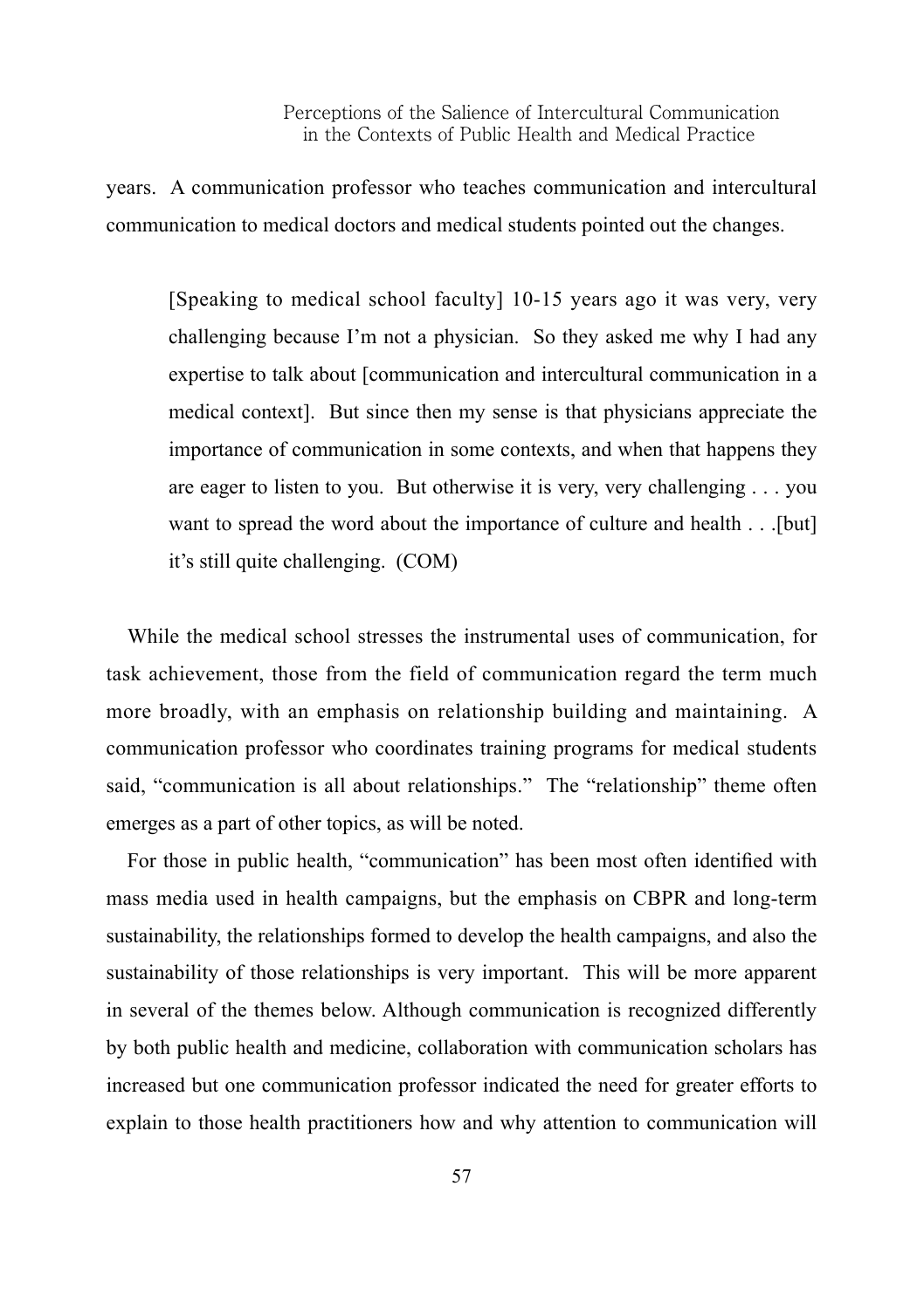The Journal of Kanda University of International Studies Vol. 25(2013)

affect outcomes.

#### **5-2. Perceptions of "culture": "culture specific" and "culture general"**

Both in medical practice and in public health programs, practitioners recognize the significant influence of culture. Just as "communication" is used differently by those whose academic and professional backgrounds differ, "culture" is frequently identified differently, as well. Medical doctors speak of *"cultural competence,"* referring to the knowledge and ability to display appropriate culture specific behavior. Public health professionals speak of *"cultural humility,"* an attitude that acknowledges that the PH worker must always defer to the cultural knowledge of those of the community in which one works.

Teachers in the medical school are aware of the importance of *culture specific*  knowledge, not only for patients but for medical students who come from diverse cultural backgrounds. For example, when Native American students in medical school need to dissect bodies as a part of an anatomy course, some must go through a healing ceremony. Knowledge of major beliefs about illness by groups living in an area where the students practice is indispensable. People differ in how they perceive death, birth, sex, the human body, and other beliefs, values and assumptions related to health, as well as how these may be expressed. Some people traditionally would not consider organ transplants. Medical students need to understand how Western medicine may conflict with these values. A doctor commented, "Native Americans don't want to have an organ from a dead body put into their body even if it makes them well. It may fit within *our* definition of 'well' but not within *their* definition."

In public health programs it is crucial to have *culture specific* knowledge about the community with which the PH team is working. In order to develop effective interventions, PH researchers need to learn how they can best approach the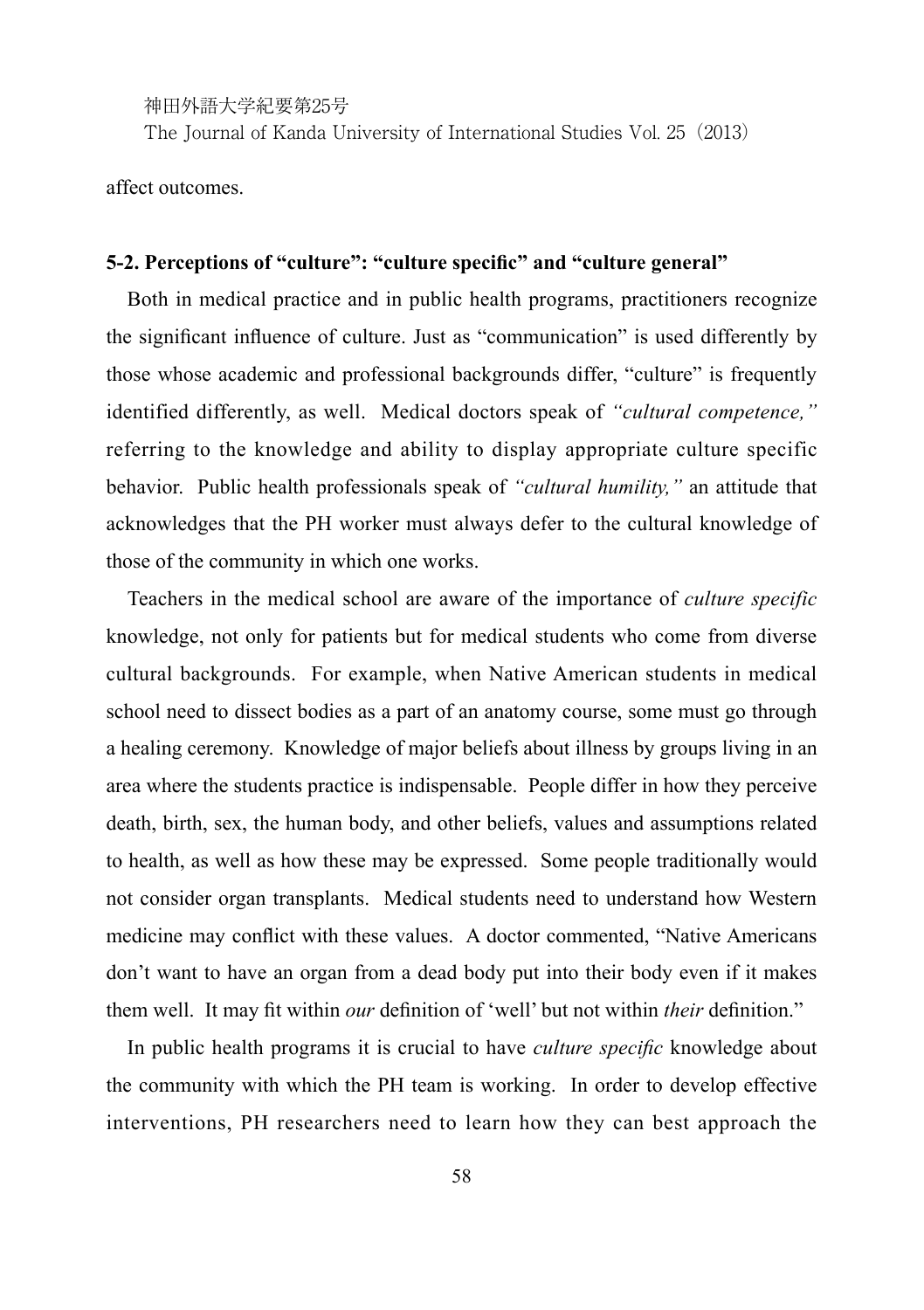community. For example, when PH teams try to develop AIDS prevention programs in communities where talking about sex is taboo, the PH workers may need ways to work with communities sensitively but effectively.

Mental health is an especially challenging area in which practitioners have to find out how mental health and illness are perceived in a specific community. In some communities people are not willing to talk about mental illness and do not perceive nor admit the existence of mental illness.

 . . . it helps to start to try to understand how do these people think about mental health. Do they think about it really integrated with physical health, like the holistic perspective, or separately? Where are they most likely to seek help? (PH)

Practitioners added a warning of the danger of stereotyping if they then make assumptions about patients by demographics without knowing them as individuals.

The medical school tends to focus much more on culture specific information, meaning how do I treat a Japanese patient or an Indian patient and so on. And I think, (1), that's very useful. It also creates some challenges, because not everyone from the country is the same, and (2), you're completely ignoring the culture of the health care provider. (COM)

Likewise, intercultural stress can lead to illness, a theme often noted by those who work with refugee population, very traditional "Hispanic" communities that pre-date the arrival of the English speaking "Americans," and with indigenous communities (see "historical trauma," below). For people who have been displaced,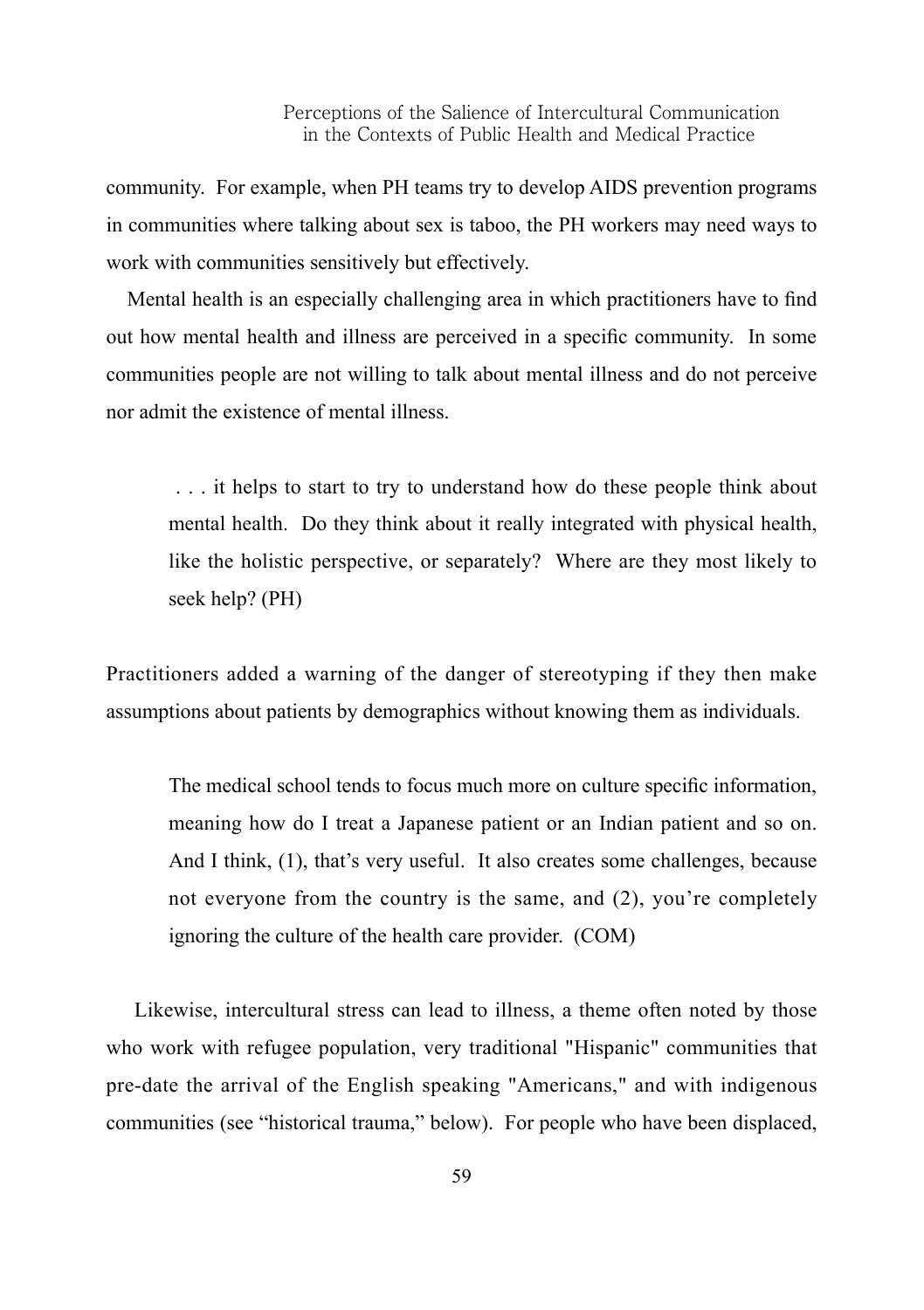The Journal of Kanda University of International Studies Vol. 25(2013)

such as refugees, stresses are compounded. Being uprooted from home and all that was familiar is very stressful; attempting to cope with the demands of the new host culture and to make cultural adjustments that are beyond one's conscious awareness, is another layer of stress. Then, even after cultural adaptation, the refugee usually must come to terms with a new status as part of "a minority," and the attendant experiences of marginalization.

*Culture general* knowledge is a theme (and term) most often expressed by communication scholars who work both in public health and with the medical school. A community psychologist in public health observed:

I guess just recognizing that people have different meanings that they give to everything in the world from mental health to health to spiritual beliefs to everything they do. So we have to recognize that our own psychology or whatever field also has values and beliefs. We have to be open to kind of mutual exchange of those [values and beliefs] – mutual learning. I think [it is essential to] recognize . . . our own situatedness in our culture in order to work with others. (PH)

Self-awareness and self-reflection tend to be ignored in medical education but similar values appear as part of cultural general knowledge.

"Intercultural communication" is a term used almost exclusively by those from the communication field. Within that field, it represents both a body of knowledge and an area of specialization. The term, "intercultural communication," however, is rarely used by health care providers or by those in public health except for those persons who have formally studied communication.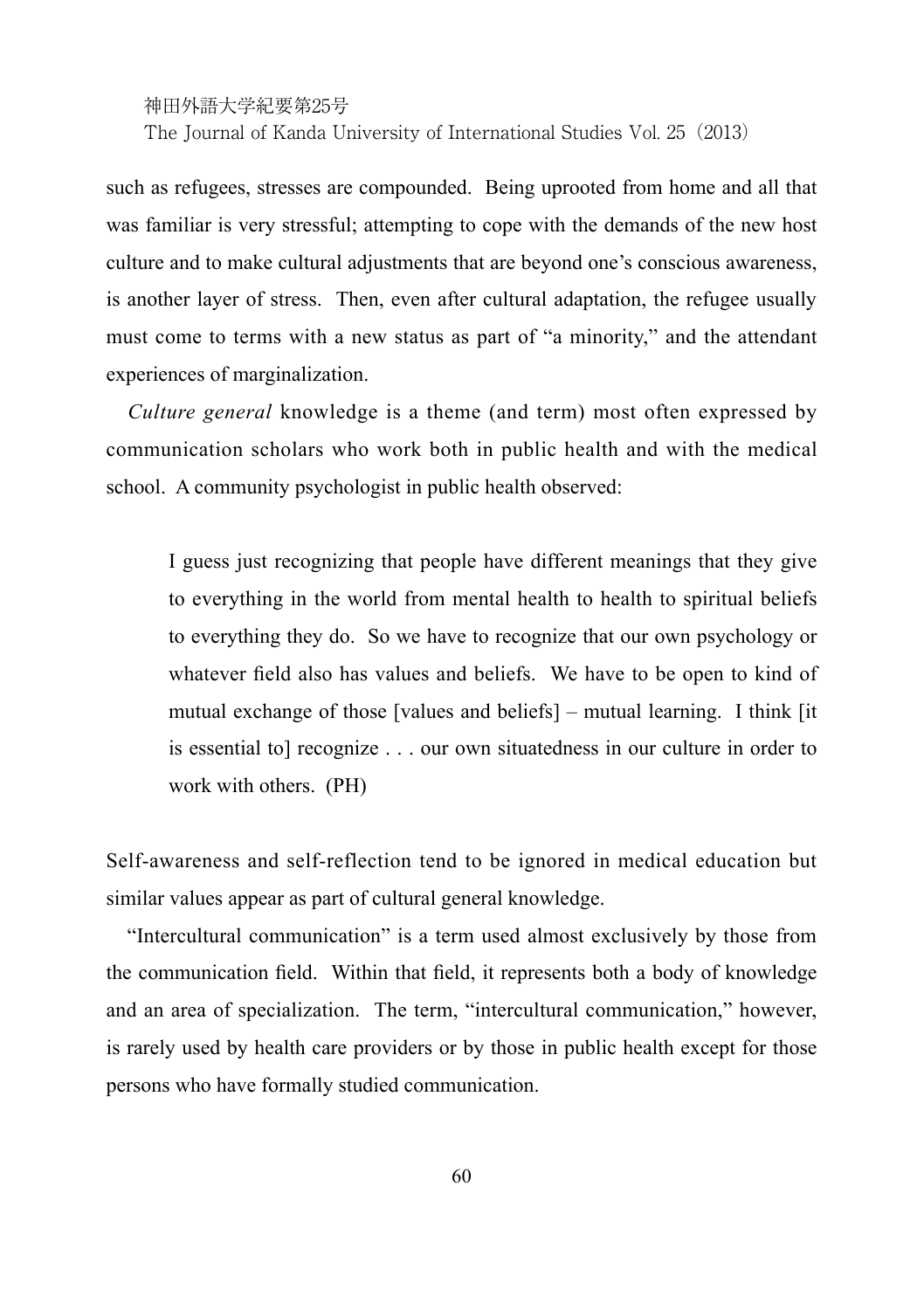#### **5-3. Listening and Showing Respect**

The importance of listening was a significant theme noted by specialists in all three fields. Although the academic discipline of communication developed from departments of Speech, an appreciation of listening has not been a significant part of communication studies. Few schools offer courses in listening. In the context of health communication, however, listening takes on much greater significance.

I still have to believe that listening is a skill that is under-used and undervalued. Again, it goes back to you not having all of the answers. Because if you have all the answers about another's culture, then what you're doing is basing your knowledge on stereotypes . . . . (COM)

[Medical providers must] listen to their patients. It's *their* health, bodies, they need to be in charge. You are [just] the tool. Most doctors, practitioners, nurses, sometimes they think they are in charge. When you think you are in charge, it's hard to respect others. (Med)

Speak less and listen more – when I first started, I did most of talking when my patients visit. I thought I should tell everything I knew. But allowing silence creates more opportunities for them not only to answer my questions but also bring up their concerns. (Med)

For those who work with Native Americans, being comfortable with silences is challenging, and as a result there is a tendency to fill in the silence with, as one PH worker said, "empty words." A researcher from a Native American community explained: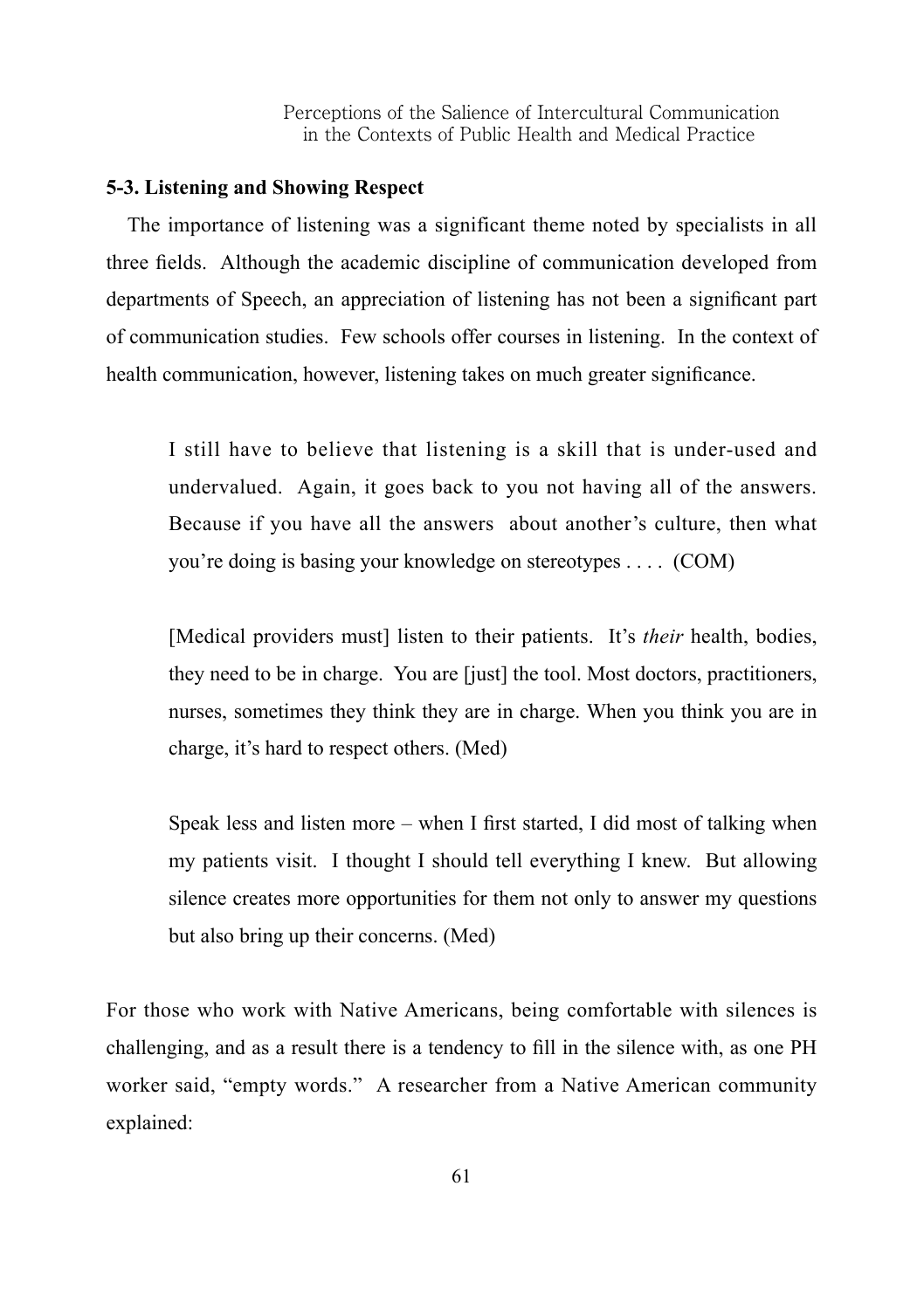For American Indians silence is very much accepted. Silence is the norm for us. When I knock on a door, when I go to a meeting, there is a period of silence. I'm not uncomfortable with it. I'm familiar with it. I'm accepting of it. I don't speak. As natives we are told you don't speak for the sake of speaking. You don't fill in the silence. Silence is very acceptable, time for reflection, time of pulling your thoughts together. You only speak when you have something worth sharing. Being from minority community, I'm sensitive to that issue. (PH/COM)

Intercultural communication research has long recognized the importance of "displaying respect" (Hawes and Kealey, 1981). In the present study, the significance of showing respect was closely associated with listening, intercultural competence, and culture general awareness. One PH professional credited her experience with Native American communities with clarifying the importance of showing respect in all aspects of communication. Several practitioners commented that when they go into communities they go with awareness as an outsider to have an open mind and to *learn from* the people they serve. They are conscious about how community people perceive them even after they have developed more personal relationships.

I feel privileged to be allowed to be in native communities. I feel privileged to work with native people. But I don't feel like it's my place really. I don't know the culture and I don't know the customs. I can 'read the culture.' I can go to a ceremony. But I never will be like the people do [sic.] . . . So I keep in mind that I'm always a guest and privileged to be a guest. My hope is to leave the place and let the indigenous people do the work. (PH/COM)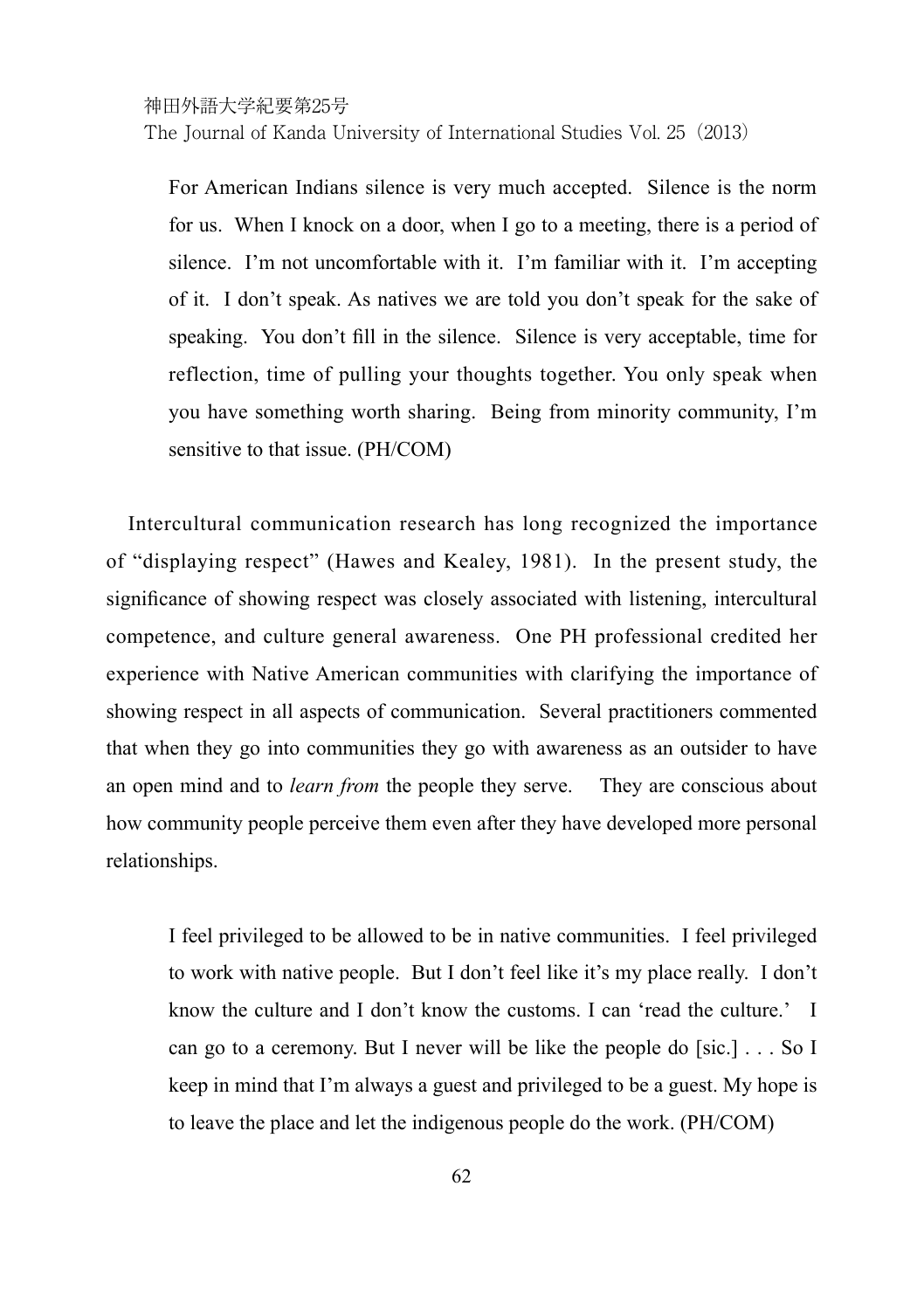How your participation gets framed, if you come from perspective of privilege, class, race, whatever, how it's framed [is crucial]. Who you silenced and whom you did not, who are silenced and who are not, what does privilege mean? Social determinant of health fits very easily. (PH)

#### **5-4. Time perspectives and "historical trauma"**

As noted, most of the PH projects referenced in the present study are with minority communities, and because this research was conducted in the southwestern part of the U.S., much of the work is with indigenous communities as well as refugees from many parts of the world. The practitioners emphasize particular sensitivities in their work with minority groups.

Minority cultures whether Hispanic, American Indian, or whenever it comes to reaching minority communities, historically research hasn't improved their conditions. Historically there is a mistrust of universities and research. (PH/COM)

One source of mistrust arises from being "subjects of research" who have gained little or nothing from years of study by researchers who benefited greatly from conducting the research.

I think that [one common] type of research has often done the most injury to tribal communities. You come in, collect your data, and you're gone, and the tribe never benefits from it, never gets the results, and if they do get the results, it's in a format that is unusable by them. (PH)

There is also a deeper dimension to such distrust which may arise from the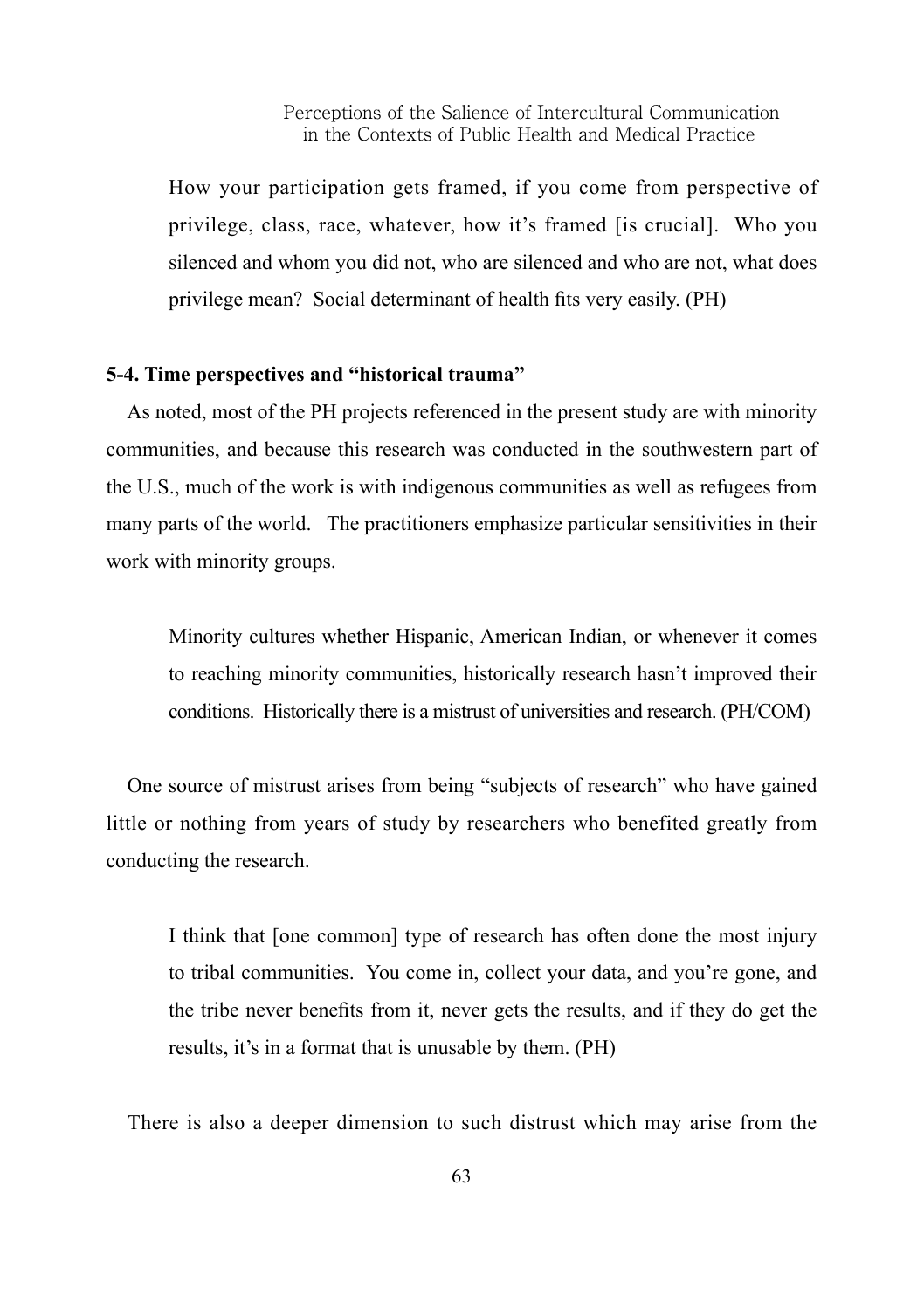The Journal of Kanda University of International Studies Vol. 25(2013)

suffering, including illness, that long pre-dates academic research. One form of this is known as *"historical trauma,"* a concept originally modeled on intergenerationally persistent trauma of Holocaust survivors after W.W.II. (Whiteback, et al., 2004). Ethnic cleansing, loss of political power, loss of language, and tradition bring psychological stress – a wounding of the soul through cataclysmic events - to Native American cross generations such that it affects the people who were not alive during the time of the event, but is transferred and translated across multiple generations (Whiteback, et al., 2004; Brave Heart, 1998; Gone, 2007; Gone, 2009).

Conducting research with some Native American communities, and trying to develop interventions, requires sensitivity to multiple layers of stress and trauma. These may be traced to major traumas of decades or centuries in the past, or they may be experienced in everyday stressors. Suspicion of outsiders who wish to conduct research about, and with, those whose collective memories are far longer than those of the outsiders poses a particular challenge for those working in all aspects of health communication. This is also a part of the challenge described below, sensitivity to culturally appropriate research methods and sharing the findings in ways that are beneficial to the communities and not just the researcher.

#### **5-5. Culturally appropriate research methods**

Closely related to the themes of attention to listening, displaying respect, and sensitivities to a history of disrespect and loss is the ability to conduct research in culturally appropriate ways. Especially in public health, people who undertake projects tend to bring research methods from academia and from methods familiar to mainstream U.S. culture. Often they go into ethnically "minority communities" or to "developing countries" and soon realize that methods that are effective when conducting research in most parts of the U.S. are not always acceptable to these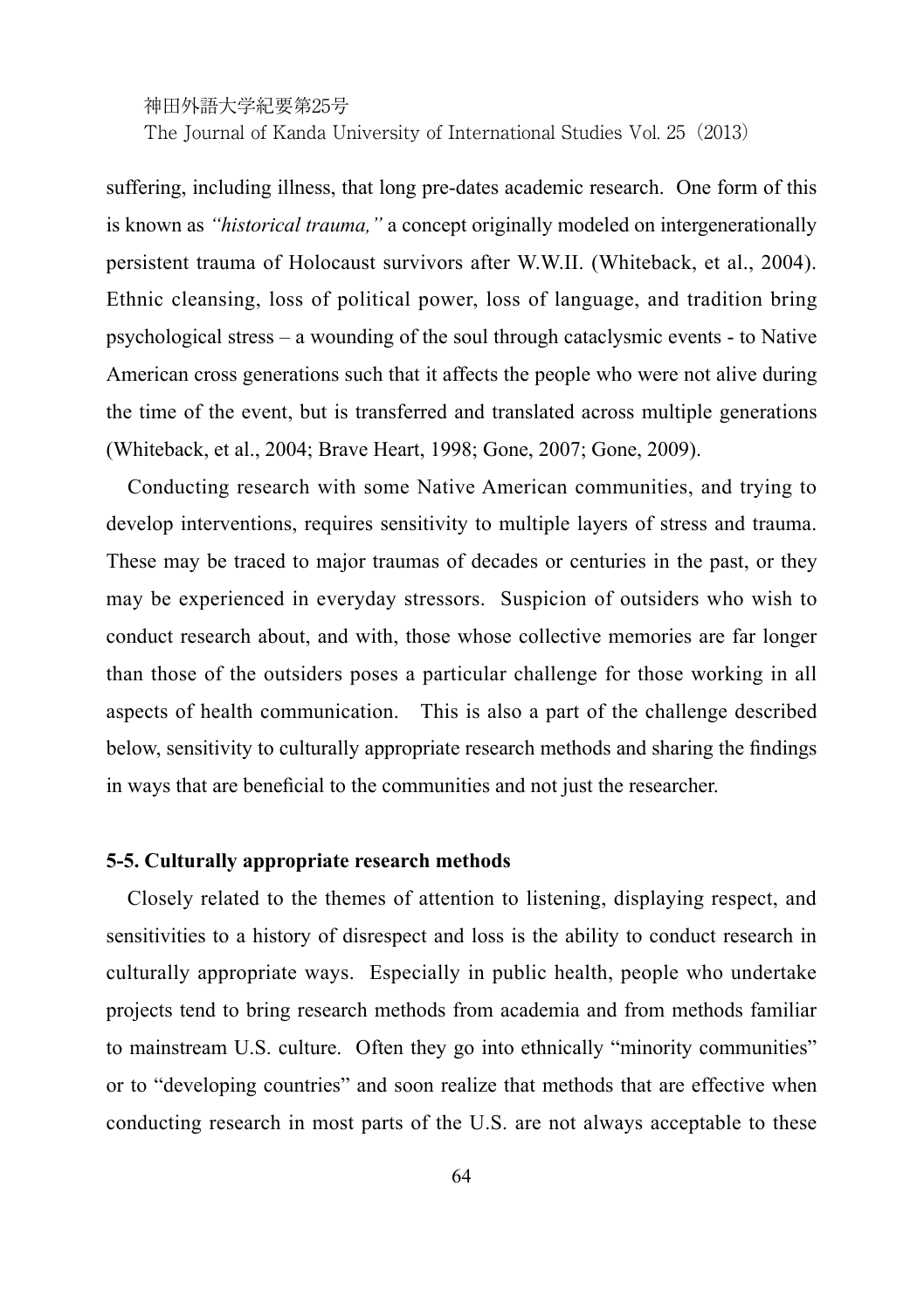communities. A researcher in communication describes his experience.

I really learned that taking a scale with 1 point to 5 point – "strongly agree" to "disagree" -- may work with an audience in the U.S., but may not work in a village in Thailand, or a group of people in Argentina, and finding out that maybe in those contexts stories are a better way to understand what's going on. So there's a connection to the content and the context of what you're studying in a way that only happens when you're out in the field. (COM)

Conventional surveys and interviews may work in some areas but in other areas those methods might be not useful. A practitioner who mostly works internationally said:

A lot of people I see starting out are too bold to get information and a lot of times culturally it's not acceptable. From my experience mostly in developing countries – people are storytellers and they want to tell you their stories. So you always have to allow them the opportunities. I find the western style of interviewing very different, just get the information without letting people tell their stories. (PH)

Another PH researcher said that she and her co-workers would not ask questions until people in the community they work with wanted to tell them. Even practitioners who have a long history of working with native communities sometimes are surprised to discover how inappropriate their research methods can be. One researcher scheduled a "brain storming" session at the beginning of a research project in an indigenous community in order to evoke a variety of ideas to improve health in the community. The method that encourages ideas to be expressed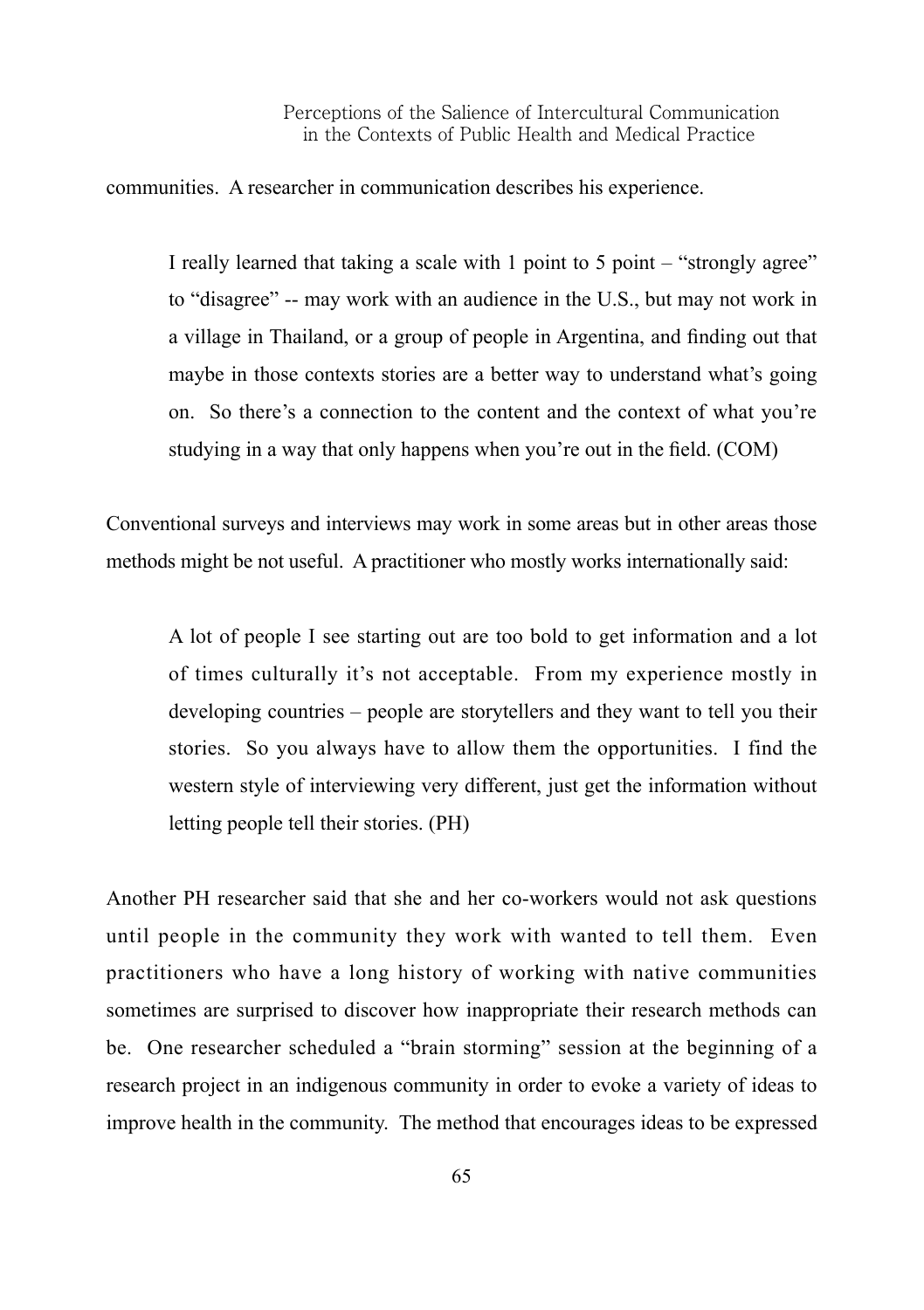spontaneously as they occur did not fit the style of the Native Americans who are keenly sensitive to rank and role and hierarchy and the narrative style which requires more elaboration than merely shouting out an idea. People in the community took turns, in order, to tell stories one by one. Planned as a two hours session, it lasted three days.

Conducting research based on schedules of Western/academic standards is often frustrating. Different styles of meetings also bring tension for both sides. Researchers work based on an academic/Western calendar. But their plan may be delayed for several months due to the native community's traditional events.

#### **5-6. Working across disciplines and cultures as a team**

In all areas working with teams is one of the challenges in intercultural communication. In addition to working with communities or patients, practitioners work together with their colleagues. Especially when practitioners work on intervention projects internationally, they have multicultural teams which consist of people from different backgrounds and different specializations. A practitioner said that for successful projects, putting together people from different backgrounds and getting the best from each person was a challenge not to be ignored.

Teamwork among healthcare providers is crucial as physicians communicating with other doctors, nurses and practitioners affect patients' treatments and outcomes.

Nurses and doctors – they don't talk to each other. They should, but it's tradition. Hierarchy, power, and traditionally gender, and cultural factors . . . The whole topic of teamwork is important. It's a big deal for safety but [that's] just the beginning. If doctors are respectful, the nurses tend to stay. (ME)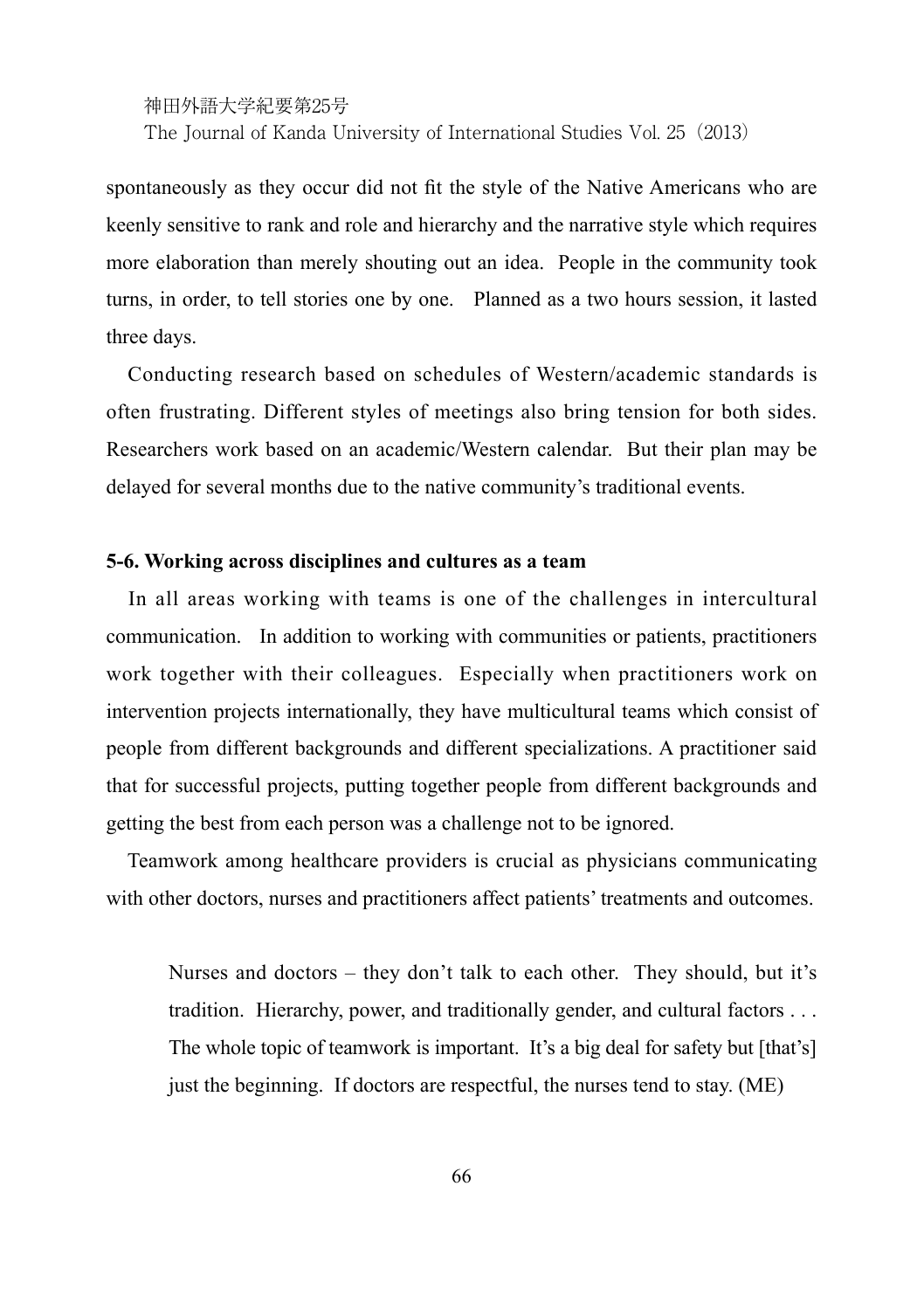At the medical school where the interviews were conducted, a problem-solving curriculum for team development has begun but it appears to be limited to medical students, and not nurses.

Developing a good relationship with community and remembering that one is an outsider are essential. PH practitioners care that their projects can be sustained by communities, and try to be careful about imposing theories or research methodologies.

My goals are very specific, and they have to do with developing an indigenous research agenda, meaning taking the best of all worlds, taking the best that western-based research has to offer, and taking indigenous knowledge and ways of knowing which, when you really look at it, are not so different. They're based on patterns of observations for the most part. And being able to have people recognize and honor the importance of both that knowledge is not hierarchical. It's not that one people or one institution has the best knowledge. (PH/COM)

How meetings are conducted may also be very different.

Silence in [Native American] meetings by individuals can be very uncomfortable for nonnative researchers. . . . They may think their research questions are the most important [and they don't understand] why the community doesn't think they are so important. "Epidemiology findings tell us X is high. . . [so for the researchers it is] a big issue, but they don't understand why is it not for the community. There are so many such issues. Often time they [people in the community] are putting out fires. [They] don't have time to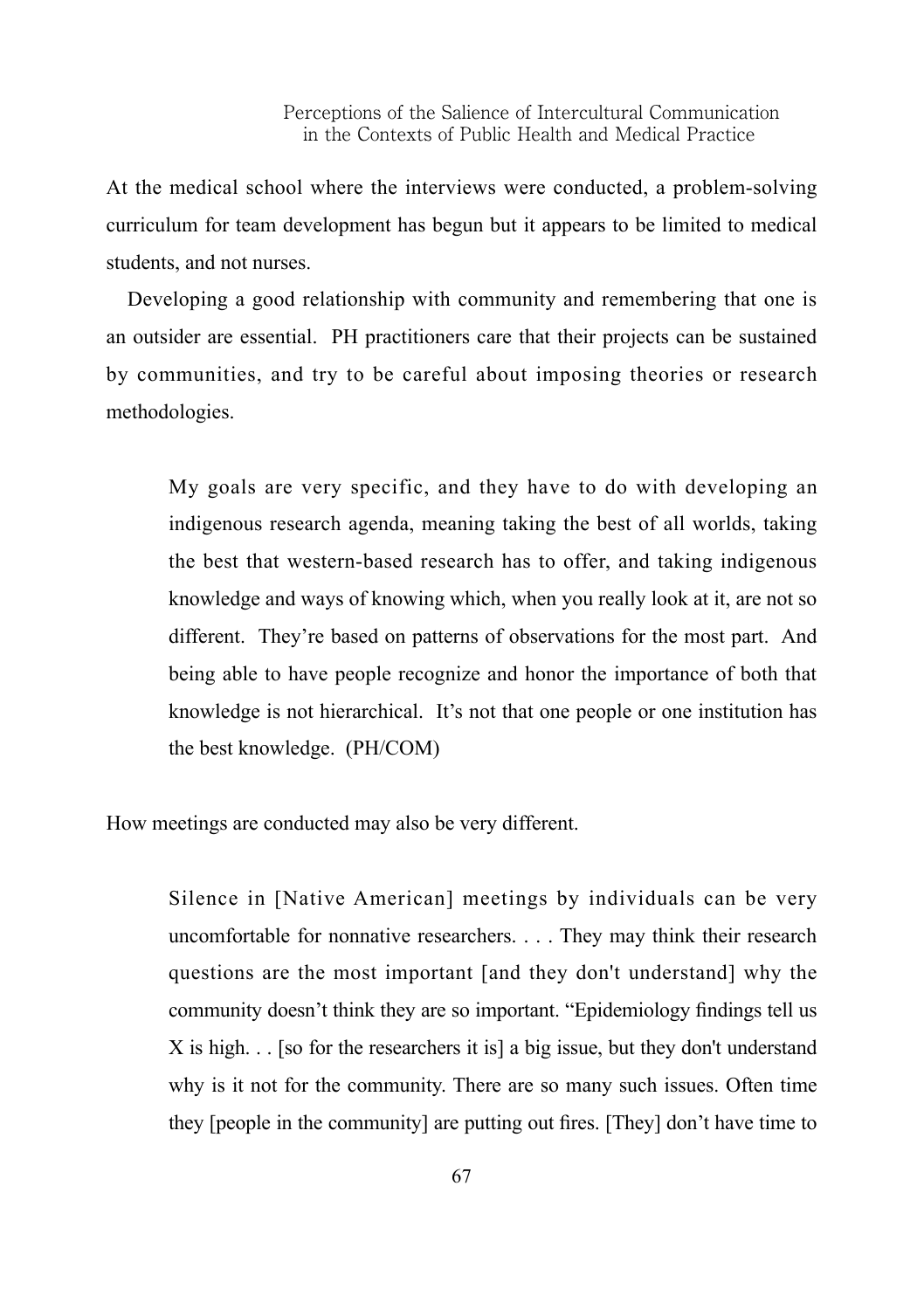address those issues the researchers think are most important. (PH/COM)

Work with Native American communities to develop sustainable programs sometimes creates a dilemma for researchers. They have to work between the communities which require strict rules to release data and the academia where productivity is measured by publications. The researchers believe that the data and products should go back to the native communities, and that it should be the decision by the native community if the research is to be made public.

## **6. Discussion**

From the interviews with medical doctors who practice and who teach future medical doctors, public health practitioners, and communication professors who teach and do research in health communication and intercultural communication, two things are clear: (1) each field has somewhat different ends, means, and may use different terms for similar concepts; and (2) although there are significant differences in emphasis, the mutuality of concern and relevance is also readily apparent.

There are semantic differences that may conceal differences in meanings across the three fields of study or that suggest distinctions that exist in the naming more than in what is referred to. "Cultural competence" is used in medicine and either "cultural competence" or "cultural humility" is used in public health. Those words are comparable to "cultural sensitivity" or the broader term, "empathy," as used in intercultural communication scholars in the same contexts.

All practitioners expressed the importance of communication from their own professional perspective. It is notable that some practitioners have multiple professional backgrounds; in the present study, for example, half of the public health practitioners have degrees in communication. The influence of communication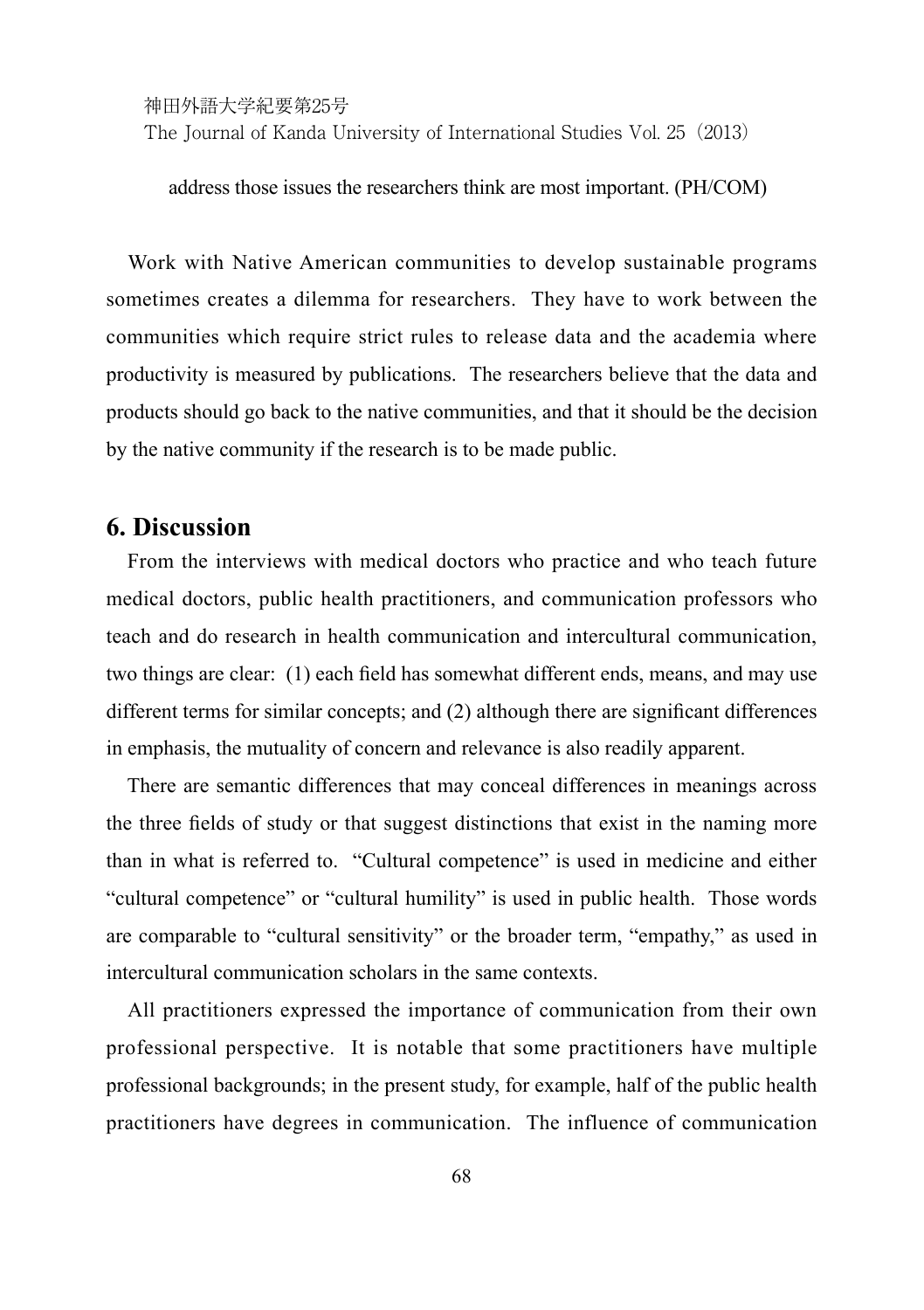within the medical field is likely to increase with a recent requirement that medical students also complete a certificate course in public health because of the recognition that many health issues are not unique to individuals, but rather are issues for the larger community.

The medical school curriculum gives attention to communication in the core curriculum. Interaction with role-players acting as "standard patients" compels medical students to develop their communication skills but medical students learn communication more from practical trainings. In the beginning of their medical school training, the students have the chance to work with homeless people and observe doctors and patients in clinical settings. When students actually do practical training in a clinic, they are sent to places far from where they grew up, even if it is within the same state. Faculty who have rich experience in working with people from various backgrounds make efforts to give students opportunities to learn through experience about culture and communication.

In medicine, "communication" has a narrower meaning than in the academic discipline, communication. *The Kalamazoo II Report* (Duffy, et al., 2004) distinguished "communication," which included obtaining a medical history, explaining a diagnosis, from "interpersonal skills" which are relational and process oriented. Communication professionals include both as "communication."

In the medical field, "intercultural communication" is not a viable concept. Instead, a comparable term, "cultural competence," is used. A medical school professor who designed the curriculum explained that they use words such as "communication competency" and "intercultural competency" as measurable behaviors through which progress toward specific goals can be identified. Medical school culture values the ability to observe and measure behaviors in the context of desired outcomes. Thus in the medical school more than in the other areas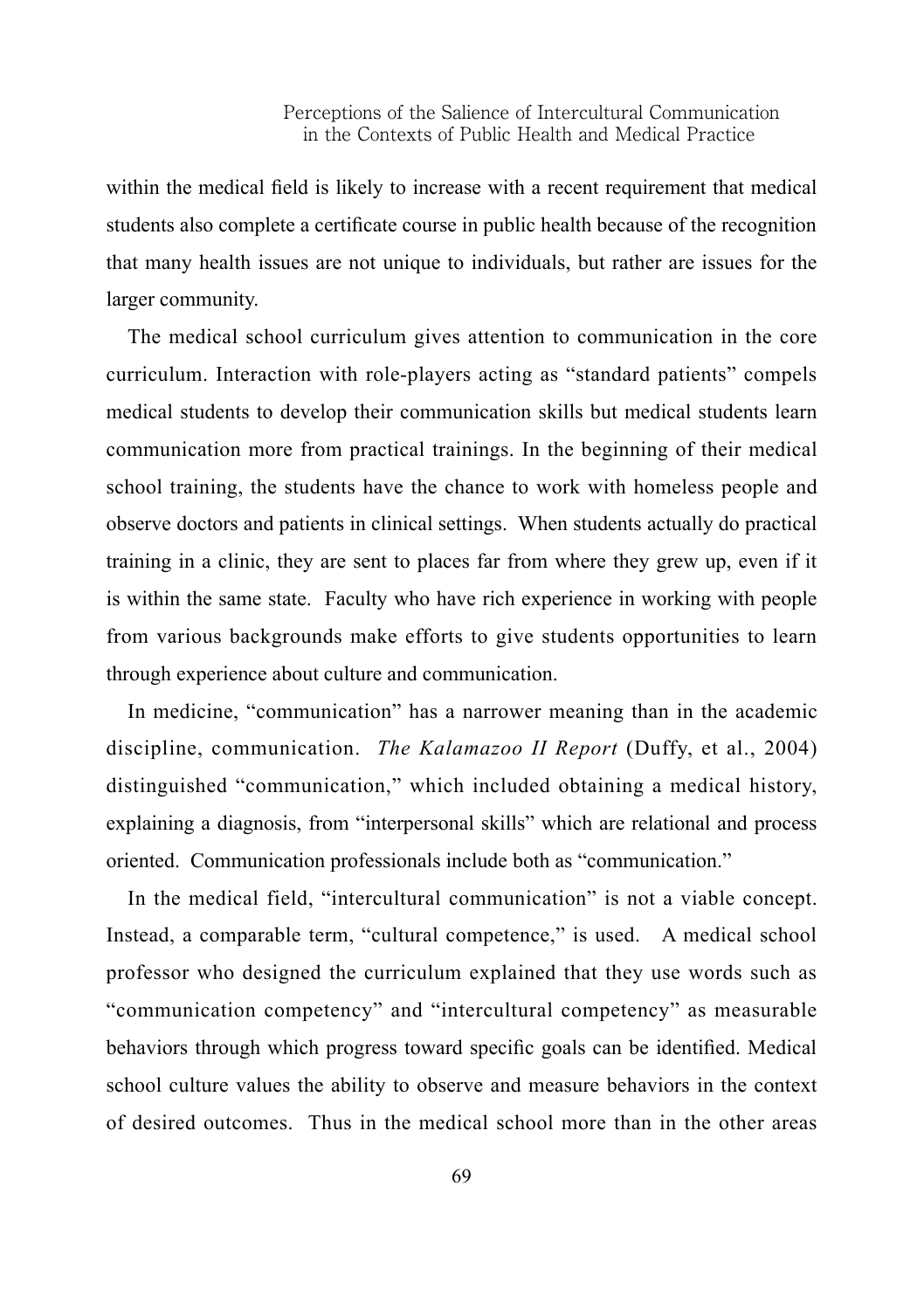"communication" is described in terms of checklists and quantification. In contrast, communication professors regard communication as centered on "relationships" which cannot be measured so clearly. Where the medical school focus is on the doctor-patient interaction the health communication specialist will also be concerned about the doctor's self-awareness.

In addition to the importance of cultural competence, cultural humility is also important.

Cultural humility incorporates a lifelong commitment to self-evaluation and critique, to redressing the power imbalances in the physician-patient dynamic, and to developing mutually beneficial and non-paternalistic partnerships with communities on behalf of individuals and defined populations. (Tervalon & Murray-Garcia, 1998, 123)

In this sense a notion of cultural humility is closer to cultural awareness and sensitivity in the field of intercultural communication which are the basics in interacting with people from different cultural background.

As the literature and the present study indicate, intercultural training in the medical school tends to focus more on "others" (Van Wieringen, J.C.M. et al., 2001) with little acknowledgment that doctors and other medical practitioners are affected by their own cultural backgrounds that influence their perceptions and actions. Some of the PH practitioners/researchers are aware of their own professional cultural background and how they can affect the people with whom they interact. Those people who have been in the field recognize the importance through their own experiences, and their practical experience could inform those who are just entering the field.

Communication professors describe the trends that give less attention to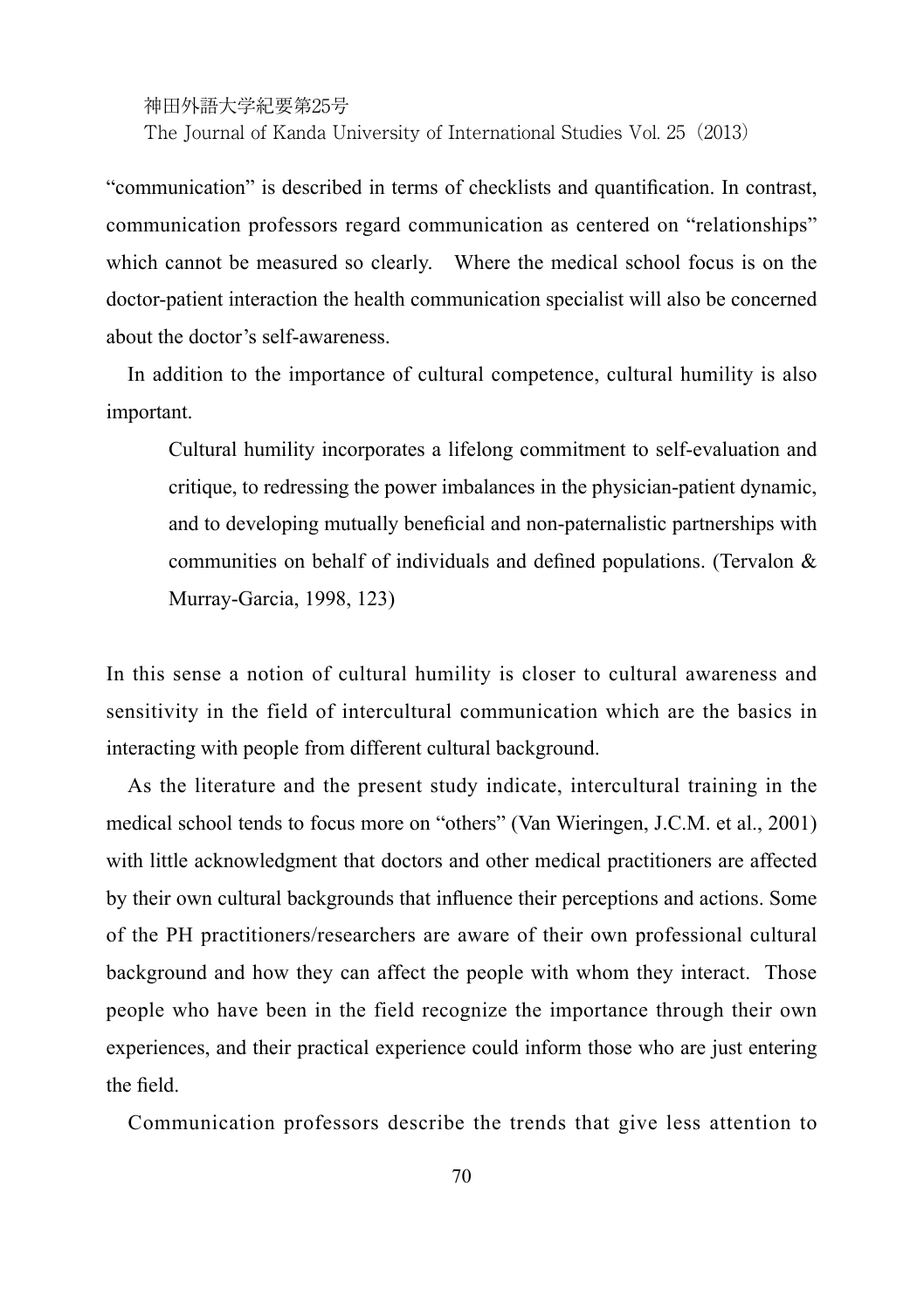intercultural issues and more attention to interpersonal and organizational communication, and mass media. Academic territorial issues and current trends in publication were cited as reasons.

Research projects in public health with a CBPR basis require interaction that fosters collaboration with the communities they serve. Consequently, PH practitioners need to be sensitive to their own assumptions and behavior as they seek to develop strong and sustainable relationships. How to approach a community, how to get information, how to share the results, and how they can actually develop an effective health program all affect their ability to develop crucial relationships. All practitioners emphasized the importance of developing relationships and learning about the communities they work with. Practitioners commented on the lack of communication and intercultural communication components in their training.

In physician-patient interaction an understanding of cultural specific information relevant to health beliefs and practices is considered central to cultural competence. However, medical practitioners are also concerned that too much dependency on cultural specific knowledge may lead to stereotyping.

Practitioners in public health and communication indicated that they do not know enough about other cultures or the influences from the practitioners' own cultural backgrounds. The emphasis of "listening" and "respect" in the interview comments from practitioners in all three areas indicates the importance of developing relationships and learning from each other as partners. Studies indicate that both patients and health care providers recognize that empathy is a very important component of intercultural competence (Gibson & Zhong, 2005). A medical doctor who also has a degree in Public Health noted that in this diverse society in the  $21<sup>st</sup>$  century, guiding medical students to identify and examine their own patterns of unintentional and intentional racism, classism, and homophobia is essential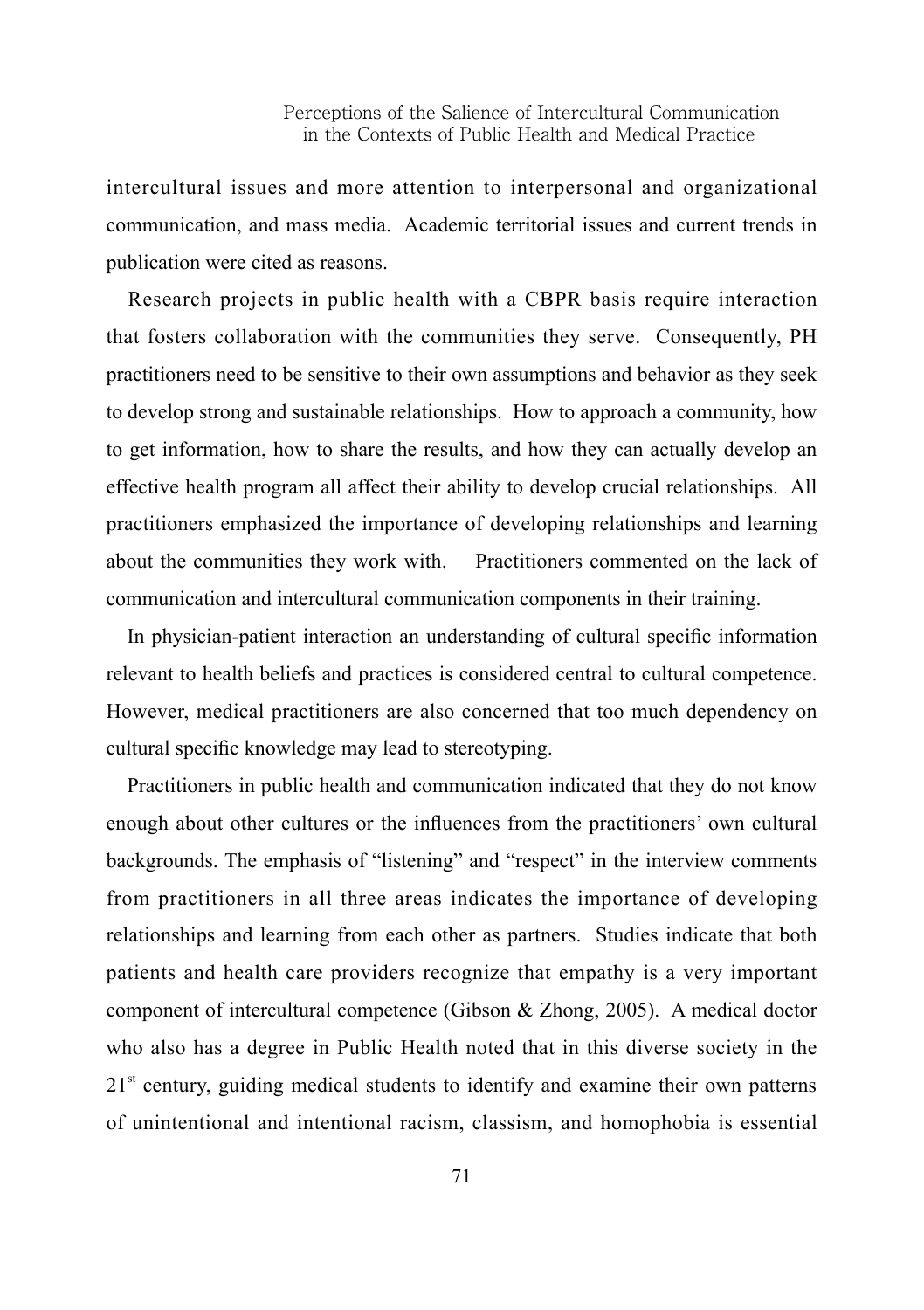(Tervalon & Murray-Garcia, 1998). A critical perspective, currently emphasized in intercultural communication curricula, may exert an influence on health practitioners as they interact with individual patients and their communities.

The interviews also reveal a hierarchy based on the degree to which a subject is "science-" or "data- based". Metaphors of "hard" (evidence-based/quantitative studies) are contrasted with "soft," theoretical/qualitative, research. Of the three fields considered in the present study, the medical school is the most scienceoriented, communication the least science-based, and public health, which shares characteristics of each, is somewhere in between. Theory, which may be a strength of the communication field, is not central to medical training; rather, direct experience and empirical data are valued. Public health practitioners also indicated that theory is not a significant part of the PH curriculum, but some PH participants who had studied communication said they would like to see more of the communication theory included in their field. Those who come from the communication field are also aware that it is difficult to demonstrate empirically that that greater attention to intercultural communication will lead to more effective outcomes.

#### **7. Conclusion**

The stream of attention to communication for better health is fed by three tributaries: medical practice, public health campaigns, and within the field of communication, intercultural communication and health communication. Less notable than the differences in terms used for common interests, or territorial claims that defend disciplinary borders is the mutual appreciation of the value of each of these allied fields, but with a recognized hierarchy of demonstrable effectiveness favoring a "hard-data" and "science base." There is also an implicit time dimension: medical practitioners must deal with short-term concerns, often emergencies. Public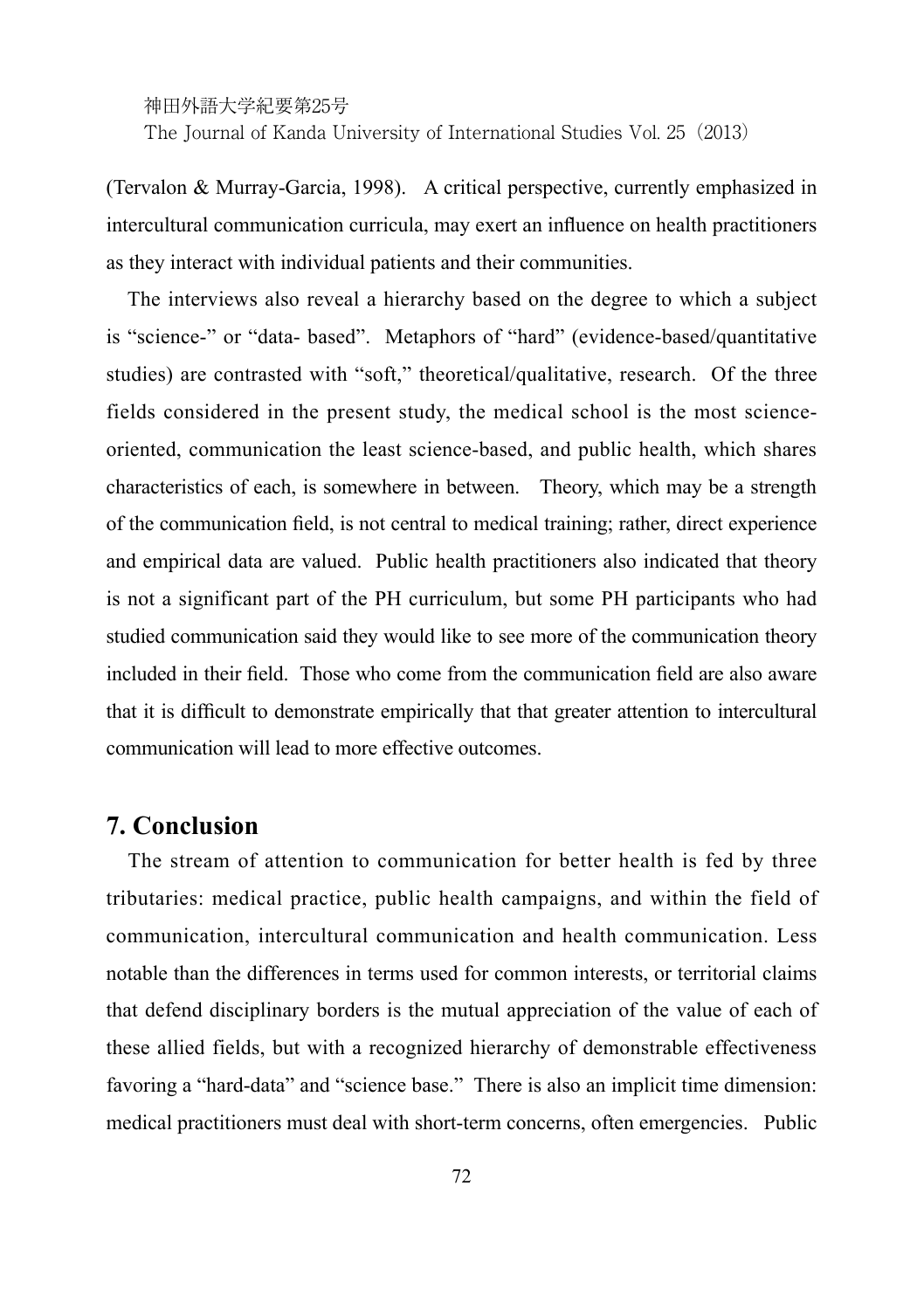health campaigns have a longer time-frame, working to change behavior today that will have long terms effects. The field of communication offers theoretical, often culture-general and "cultural self-awareness," perspectives, along with specific intercultural health communication research that may be seen as adjunct to other health fields as they are not part of the medical school culture.

"Health" is the mutual concern among the three areas, but "communication" is central to the process in each, whether defined more narrowly by the medical practitioners (and medical school students) or broadly by those in the field of public health. Both of these fields can benefit from the field of intercultural communication, but that will depend on more effective interdisciplinary communication across these fields.

## **References**

- Airhihenbuwa, C.O. (1995). *Health and Culture: Beyond the Western Paradigm.*  Thousand Oaks, CA: Sage.
- Beck, C.S., J.L. Benitez, A. Edwards, A. Olson, A. Pai, & M.B. Torres. (2004). Enacting "Health Communication": The Field of Health Communication as Constructed Through Publication in Scholarly Journals. *Health Communication,* 16 (4). 475-492.
- Brave Heart, M.Y. (1998). The Return to the Sacred Path: Healing the Historical Trauma and Historical Unresolved Grief Response Among the Lakota Through a Psychoeducational Group Intervention. *Smith College Studies in Social Work.* 68.(3). 287-305.
- Bruner, J. (1990). *Act of Meaning.* Boston, MA: Harvard University Press.
- Clift, E. & Vicki, F. (1995). Health Communication: What Is It and What Can It Do for You?. *Journal of Health Education.* 26.(2). 68-75.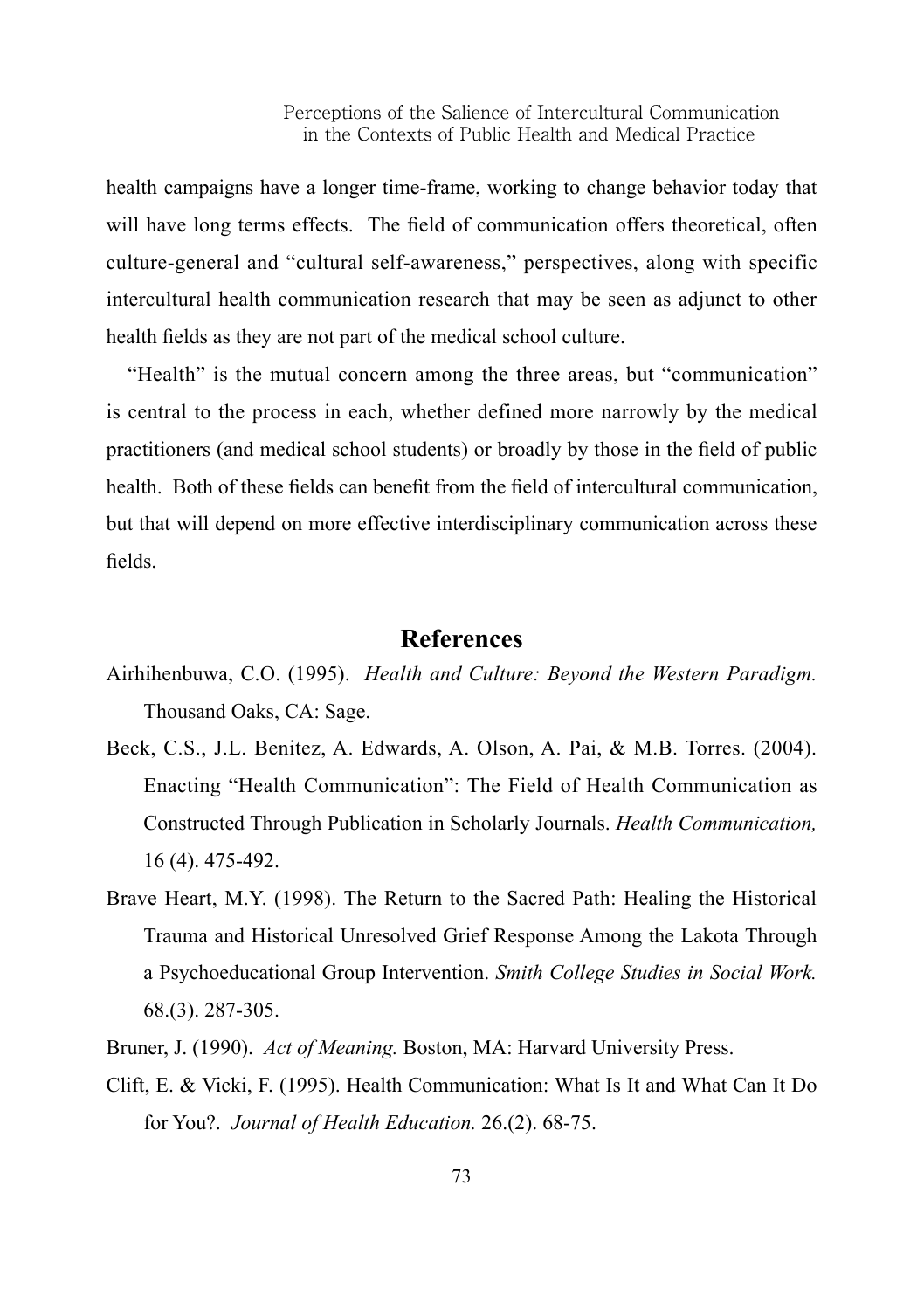- du Pré, A. (2010). *Communicating about Health: Current Issues and Perspectives.*  New York: Oxford University Press.
- Duffy, D.F, G.H. Gordon, G.Whelan, K.Cole-Kelly, R.Frankel, & all participants in the American Academy on Physician and Patient's Conference on Education and Evaluation of Competence in Communication and Interpersonal Skills. (2004). Assessing Competence in Communication and Interpersonal Skills: The Kalamazoo II Report. *Academic Medicine.* 79. (6). 495-507.
- Dutta, M. J., & de Souza, R (2008). The Past, Present, and Future of Health Development Campaigns: Reflexivity and the Critical-Cultural Approach. *Health Communication.* 23. 326-339.
- Gibson, D, & M. Zhong. (2005). Intercultural Communication Competence in the Healthcare Context. *International Journal of Intercultural Relations.* 29. 621-634.
- Gone, J.P. (2007). "We Never was Happy Living Like a Whiteman": Mental Health Disparities and the Postcolonical Predicament in American Indian Communities. *American Journal of Community Psycology.* 40. 290-300.
- Gone, J.P. (2009). A Community-Based Treatment for Native American Historical Trauma: Prospects for Evidence-Based Practice. *Journal of Counsulting and Clinical Psychology.* 77 (4). 751-562.
- Johnes, A. & K. Jenkins. (2008). Rethinking Collaboration: Working the Indigene-Colonizer Hyphen. Denzin, N.K., Lincoln, Y.S., and Smith, L.T. (Eds.). *Handbook of Critical and Indigenous Methodologies.* LA, CA: Sage.
- Hawes, F., & Kealey, D. J. (1981). An empirical study of Canadian technical assistance. *International Journal of Intercultural Relations.* 5.(3). 239–258.
- Kreps, G.L. & E.W. Maibech. (2008). Transdisciplinary Science: The Nexus Between Communication and Public Health. *Journal of Communication.* 58. 732-748.
- Makoul, G. (2001). Essential Elements of Communication in Medical Encounters: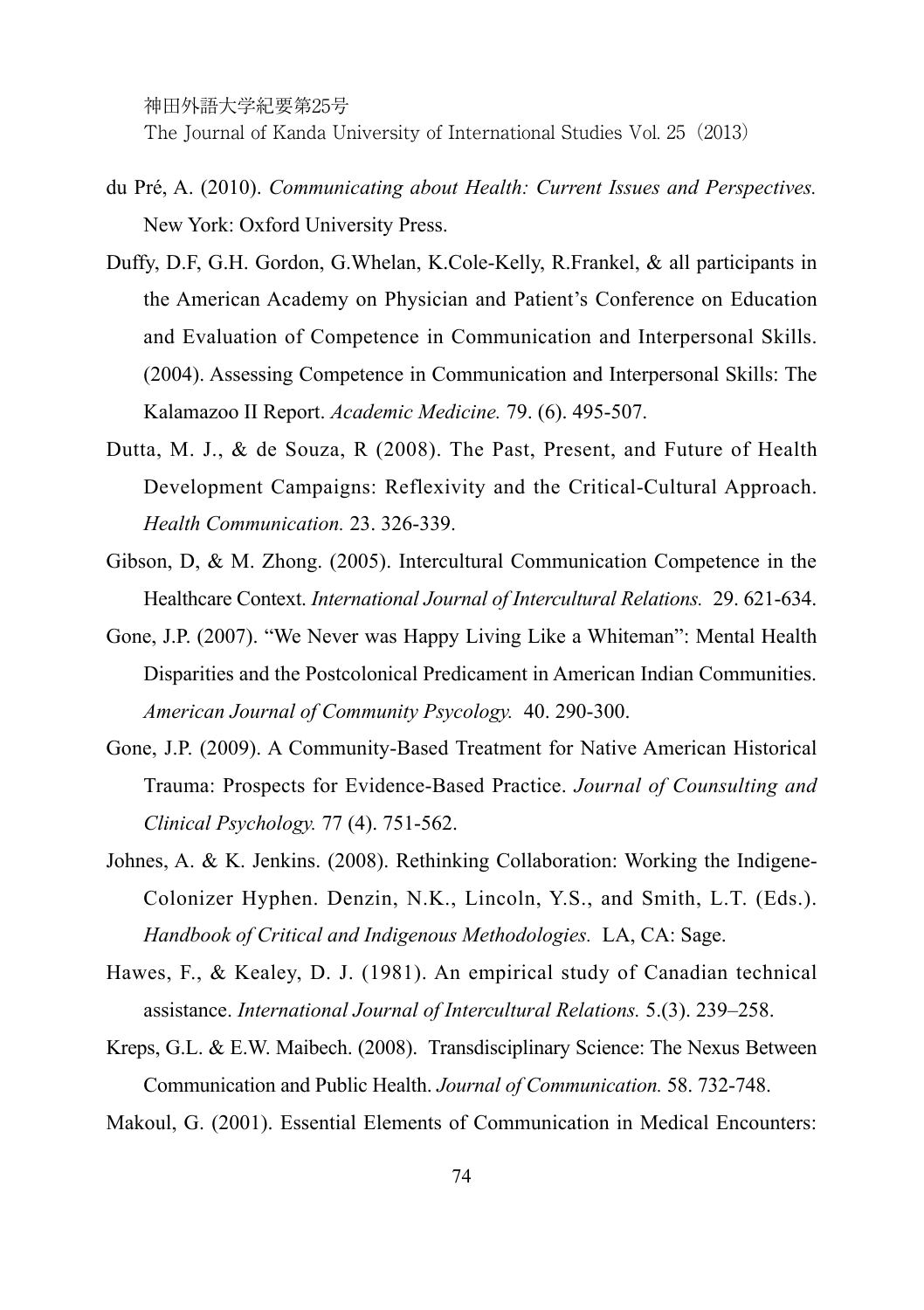the Kalamazoo Consensus Statement. *Academic Medicine.* 76.(4). 390-393.

- Minkler, M. & Wallerstein, N. (2008). *Community Based Participatory Research for Health: From Process to Outcomes.* San Francisco, CA: Jossey-Bass.
- Oetzel, J. (2009). *Intercultural Communication: A Layered Approach.* New York, NY: Pearson Education, Inc.
- Rogers, E.M. (1996). The field of health communication today: An up-to date report, *Journal of Health Communication.* 1. 15-23
- Tervalon, M. & J, Murray-Garcia. (1998). Cultural Humility versus Cultural Competence: A Critical Distinction in Defining Physician Training Outcomes in Multicultural Education. *Journal of Health Care for the Poor and Underserved.* 9. (2). 117-125.
- Thompson, T.L. (2003). Introduction. Thompson, T.L. (eds.). *Handbook of Health Communication.* Routledge.
- Van Wieringen, J.C.M., Schulpen, T.W.J. & Kuyvenhoven, M.M. (2001). Intercultural training of medical students. *Medical Teacher,* 23.(1). 80-82.
- Whiteback, L.B., Adams, G.W., Hoyt, D.R. & Chen, X. (2004). Conceptualizing and Measuring Historical Trauma Among American Indian People. *American Journal of Community Psychology.* 33. 119-130.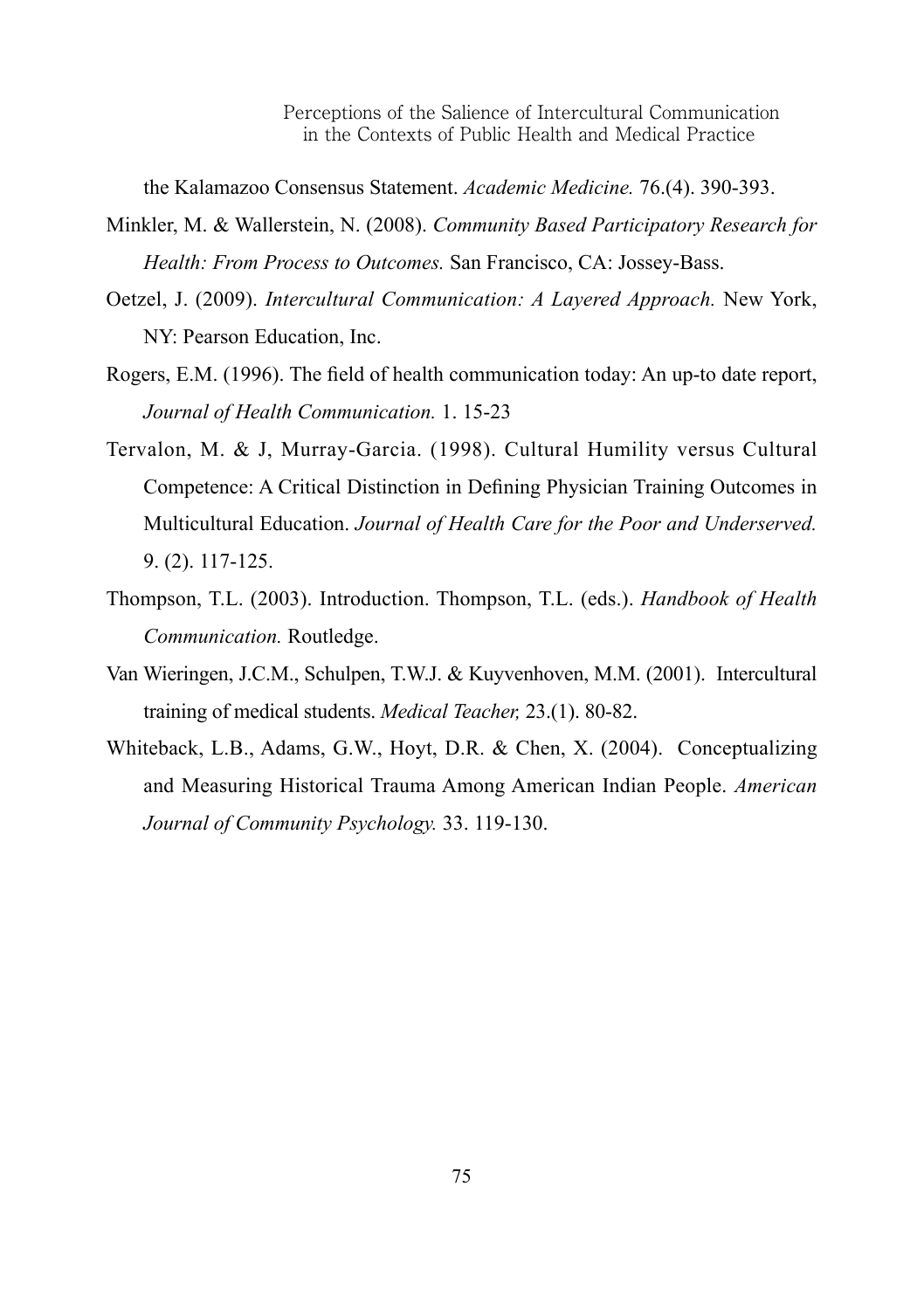The Journal of Kanda University of International Studies Vol. 25(2013)

#### **Appendix I: Interview Guide**

- 1. What was your motivation to come into this field? /What made you interested in this field?
- 2. How much cultural knowledge is necessary in your work?
- 3. How do you regard the relative importance of culture-specific and culturegeneral knowledge?
- 4. In your work, do you need to involve people from the community  $-$  if so, what are their roles? (Can you give some examples?)
- 5. What is the importance of intercultural communication? (intercultural communication – especially ethnicity, but also regional, socio-economic, gender, sexual orientation, religious background ) Can you give a specific example?
- 6. Is there anything you know now that you wish you had known when you began this work? (Examples.) (What would you advise others?)
- 7. What are things that were not taught in the classroom, but which you learned through experience? (Are there ways in which classes can facilitate this learning?)
- 8. What would you want to tell people from PH about communication, and vice versa?
- 9. What would you like to achieve in your profession?
- 10. Please describe any rewarding experience?
- 11. Please describe any challenging experience?
- 12. If you could design an ideal curriculum for people who will be working in your field, what kind of courses you want to include?